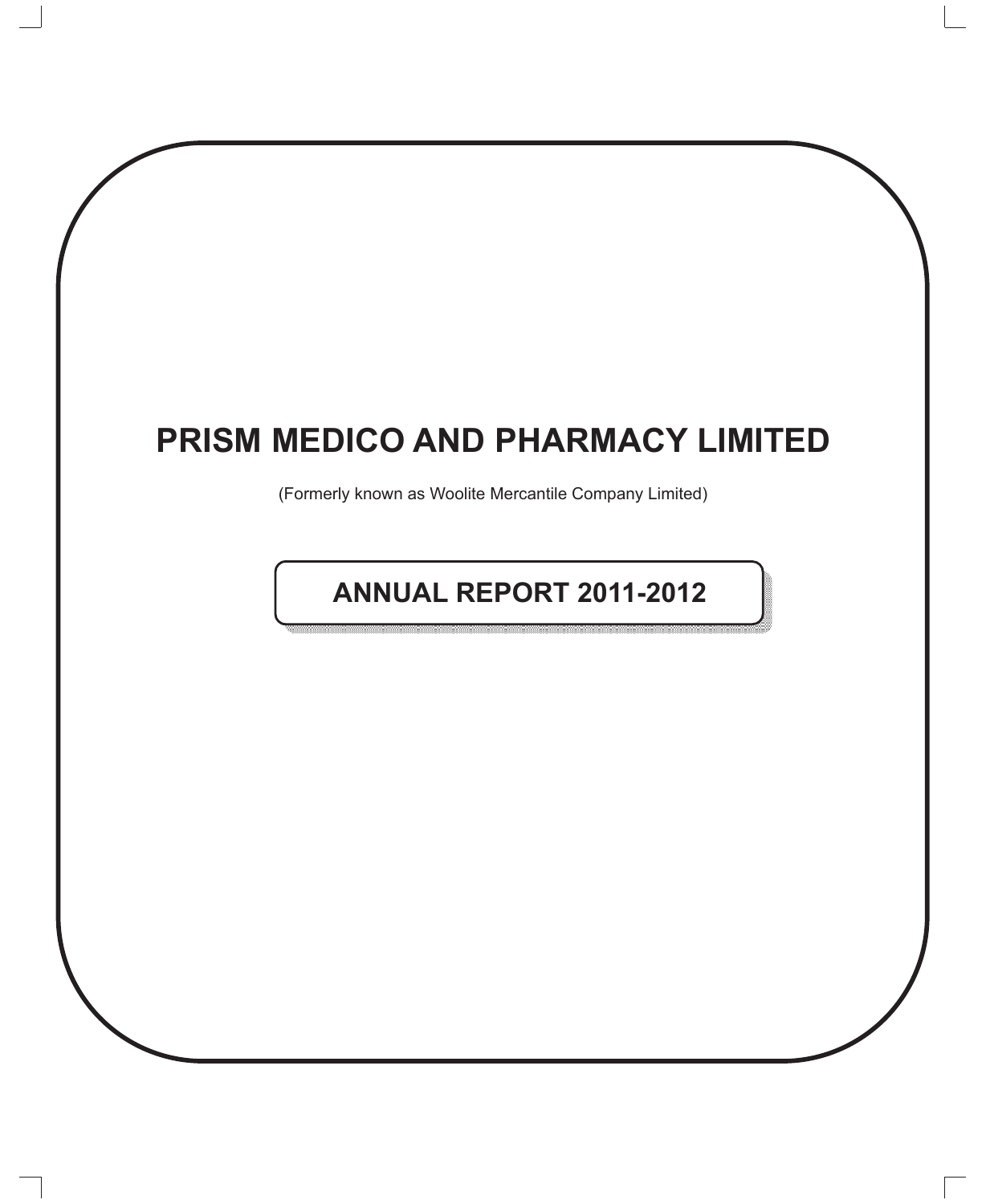#### **BOARD OF DIRECTORS**

| Dr. Anand Dubey        | - Director                   |
|------------------------|------------------------------|
| Mr. Virendrakumar Jain | - Director                   |
| Mrs. Madhulika Gautam  | - Director                   |
| Mr. Umesh Chamdia      | - Director (Upto 09.11.2011) |

#### **AUDITORS BANKERS**

M/s. R. Mahajan & Associates, No. 2006 and HDFC Bank Ltd. Chartered Accountants Tardeo Branch, Mumbai New Delhi (Membership No. 085484)

## **REGISTERED OFFICE REGISTRAR & SHARE TRANSFER AGENT**

E-18, 6<sup>th</sup> Floor, **Purva Sharegistry (India) Pvt. Ltd.** Everest Building, Everest Building, Everest Building, Everest Building, Estate., Tardeo, Mumbai-400034 J .R. Boricha Marg, Opp. Kasturba Hospital Lane, Lower Parel (East), Mumbai - 400 011

| <b>Contents</b>                                                                                                                                                                                                                                                                                                    |          |
|--------------------------------------------------------------------------------------------------------------------------------------------------------------------------------------------------------------------------------------------------------------------------------------------------------------------|----------|
| <b>Particulars</b>                                                                                                                                                                                                                                                                                                 | Page No. |
|                                                                                                                                                                                                                                                                                                                    |          |
|                                                                                                                                                                                                                                                                                                                    | 2        |
| Compliance Certificate $\frac{1}{2}$ $\frac{1}{2}$ $\frac{1}{2}$ $\frac{1}{2}$ $\frac{1}{2}$ $\frac{1}{2}$ $\frac{1}{2}$ $\frac{1}{2}$ $\frac{1}{2}$ $\frac{1}{2}$ $\frac{1}{2}$ $\frac{1}{2}$ $\frac{1}{2}$ $\frac{1}{2}$ $\frac{1}{2}$ $\frac{1}{2}$ $\frac{1}{2}$ $\frac{1}{2}$ $\frac{1}{2}$ $\frac{1}{2}$     | 5        |
|                                                                                                                                                                                                                                                                                                                    | 11       |
| Balance Sheet $\frac{1}{2}$ $\frac{1}{2}$ $\frac{1}{2}$ $\frac{1}{2}$ $\frac{1}{2}$ $\frac{1}{2}$ $\frac{1}{2}$ $\frac{1}{2}$ $\frac{1}{2}$ $\frac{1}{2}$ $\frac{1}{2}$ $\frac{1}{2}$ $\frac{1}{2}$ $\frac{1}{2}$ $\frac{1}{2}$ $\frac{1}{2}$ $\frac{1}{2}$ $\frac{1}{2}$ $\frac{1}{2}$ $\frac{1}{2}$ $\frac{1}{2$ | 14       |
| Statement of Profit & Loss $\frac{1}{2}$ $\frac{1}{2}$ $\frac{1}{2}$ $\frac{1}{2}$ $\frac{1}{2}$ $\frac{1}{2}$ $\frac{1}{2}$ $\frac{1}{2}$ $\frac{1}{2}$ $\frac{1}{2}$ $\frac{1}{2}$ $\frac{1}{2}$ $\frac{1}{2}$ $\frac{1}{2}$ $\frac{1}{2}$ $\frac{1}{2}$ $\frac{1}{2}$ $\frac{1}{2}$ $\frac{1}{2}$ $\frac{$      | 15       |
|                                                                                                                                                                                                                                                                                                                    | 16       |
|                                                                                                                                                                                                                                                                                                                    | 17       |
| Proxy and Attendance Slip $\frac{1}{2}$ $\frac{1}{2}$ $\frac{1}{2}$ $\frac{1}{2}$ $\frac{1}{2}$ $\frac{1}{2}$ $\frac{1}{2}$ $\frac{1}{2}$ $\frac{1}{2}$ $\frac{1}{2}$ $\frac{1}{2}$ $\frac{1}{2}$ $\frac{1}{2}$ $\frac{1}{2}$ $\frac{1}{2}$ $\frac{1}{2}$ $\frac{1}{2}$ $\frac{1}{2}$ $\frac{1}{2}$ $\frac{1$      | 23       |
|                                                                                                                                                                                                                                                                                                                    |          |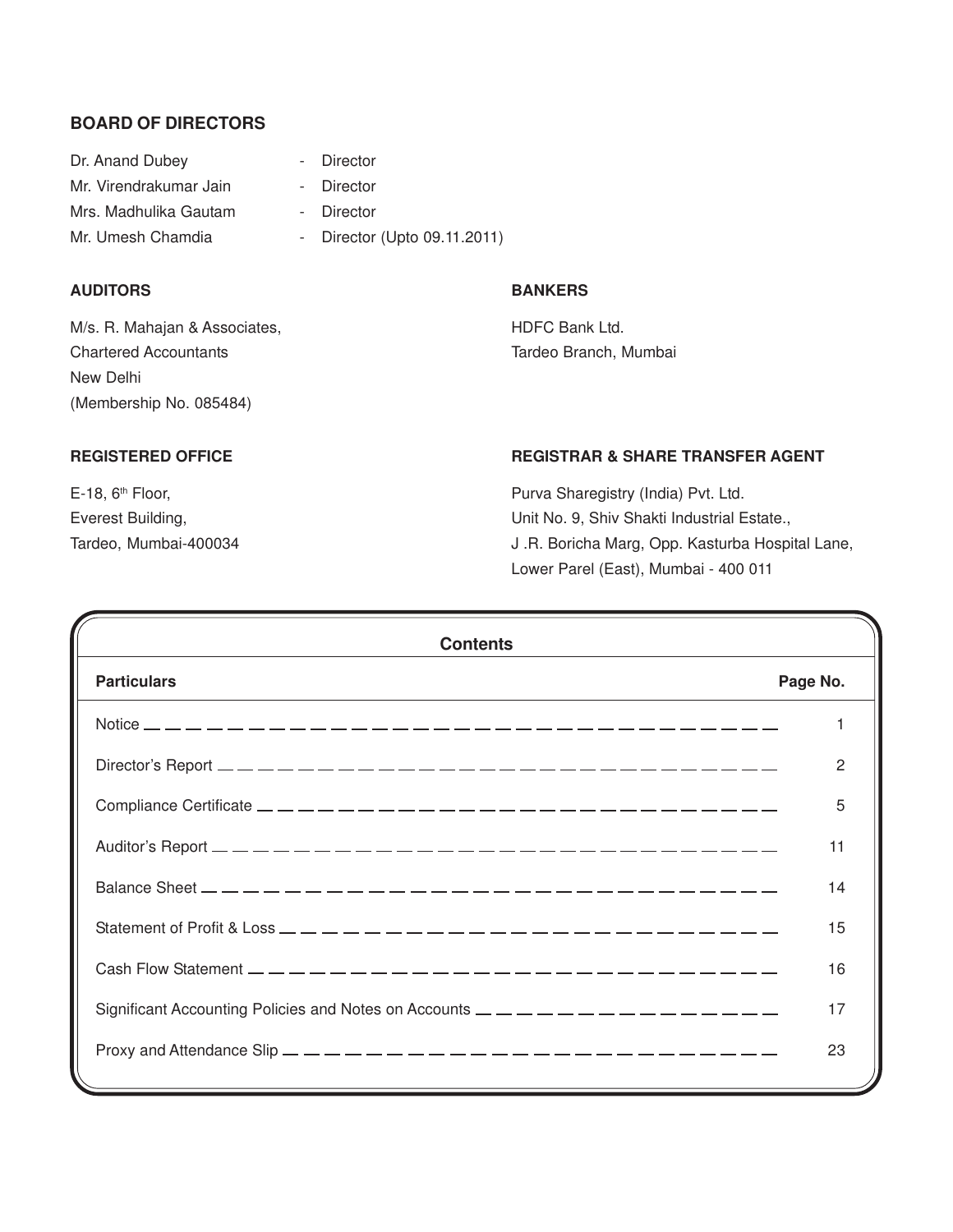#### **NOTICE**

Notice is hereby given that the Annual General Meeting of the members of **Prism Medico and Pharmacy Limited** (Formerly known as Woolite Mercantile Company Limited) will be held on Thursday, the 20<sup>th</sup> day of September, 2012 at 10.30 A. M. at the Registered Office of the Company, E-18, 6th Floor, Everest Building, Tardeo, Mumbai-400034, to transact the following business:

#### **ORDINARY BUSINESS:**

- 1. To receive, consider and adopt the audited Balance Sheet as at 31<sup>st</sup> March, 2012 and the Statement of Profit & Loss for the year ended on that date and the Reports of the Directors' and of the Auditors' thereon.
- 2. To appoint a director in place of Dr. Anand Dubey who retires by rotation and being eligible offers himself for re-appointment.
- 3. To appoint M/s. R. Mahajan & Associates, Chartered Accounts, New Delhi as Statutory Auditors of the Company to hold office from the conclusion of this Annual General Meeting until the conclusion of the next Annual General Meeting and to fix their remuneration.

**By order of the Board of Directors For Prism Medico and Pharmacy Limited**

**Place : Mumbai Dr. Anand Dubey Date : 28.05.2012 Director**

#### **Registered Office:**

 $E-18$ ,  $6<sup>th</sup>$  Floor, Everest Building, Tardeo, Mumbai-400034

#### **NOTES:**

- **1. A MEMBER ENTITLED TO ATTEND AND VOTE AT THE MEETING IS ENTITLED TO APPOINT A PROXY TO ATTEND AND VOTE INSTEAD OF HIMSELF / HERSELF ON POLL ONLY AND THE PROXY NEED NOT BE A MEMBER OF THE COMPANY. PROXIES IN ORDER TO BE EFFECTIVE MUST BE DEPOSITED AT THE REGISTERED OFFICE OF THE COMPANY NOT LESS THAN 48 HOURS BEFORE THE COMMENCEMENT OF THE MEETING.**
- 2. Corporate Members are requested to send a duly certified copy of the Board resolution pursuant to Section 187 of the Companies Act, 1956 authorising their representative to attend and vote at the Annual General Meeting.
- 3. The Register of Member and the Share Transfer Books of the Company will remain closed from Monday, 17<sup>th</sup> September, 2012 to Thursday, 20<sup>th</sup> September, 2012 (both days inclusive).
- 4. Members desirous of seeking information about the accounts of the Company are requested to send their queries at-least ten days before the meeting at the Company's Registered Office, so that the information required can be made readily available at the meeting.
- 5. Members are requested to intimate change in their address immediately to the Registrar and Share Transfer Agent of the Company, Purva Sharegistry (India) Pvt. Ltd., Unit No. 9, Shiv Shakti Industrial Estate, J .R. Boricha Marg, Opp. Kasturba Hospital Lane, Lower Parel (East), Mumbai 400 011.
- 6. Members holdings shares in electronic form may update such details with their respective Depository Participants.
- 7. Members are requested to bring their copies of Annual Report to the Annual General Meeting.
- 8. The Members / Proxies should bring the attendance slip duly filed in and signed for attending the meeting.
- 9. Members are requested to quote Folio Number/Client Id./DP Id. in their all correspondence.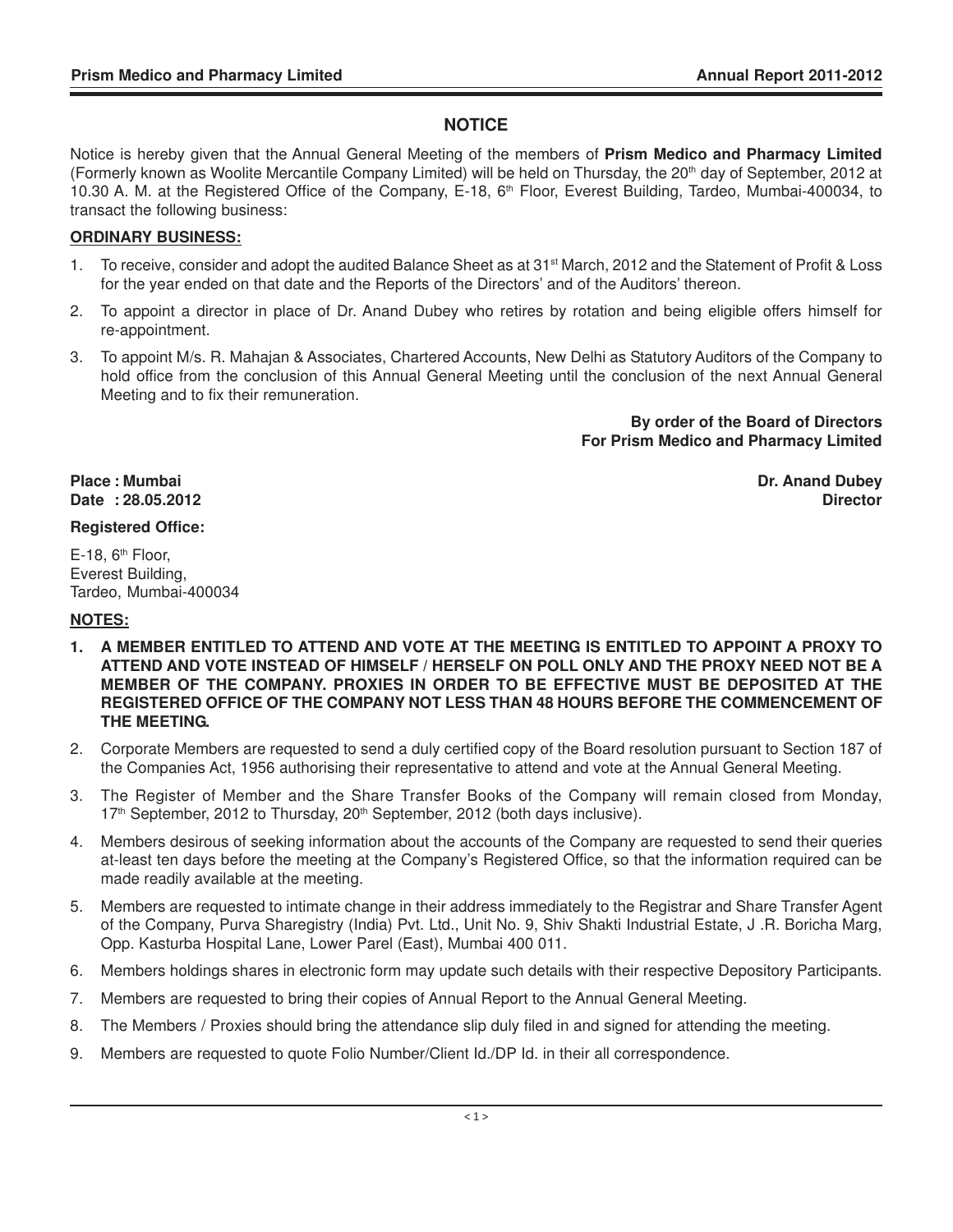**(**` **in Lacs)**

#### **DIRECTORS' REPORT**

To,

The Members,

Your Directors present the Annual Report of your Company together with the Audited Statements of Accounts for the year ended 31st March, 2012.

#### **FINANCIAL RESULTS:**

|                                                    |                                 | 11 III LAVJ                     |
|----------------------------------------------------|---------------------------------|---------------------------------|
| <b>Particulars</b>                                 | <b>Year Ended</b><br>31.03.2012 | <b>Year Ended</b><br>31.03.2011 |
| <b>Total Revenue</b>                               | 8.79                            | 9.89                            |
| Less: Total Expenditure                            | 18.79                           | 19.95                           |
| Profit / (Loss) before tax                         | (10.00)                         | (10.06)                         |
| <b>Provision for Taxation</b><br>Less :            |                                 |                                 |
| Income Tax<br>$\overline{\phantom{a}}$             | Nil                             | Nil                             |
| Deferred Tax                                       | Nil                             | 2.24                            |
| Profit / (Loss) After tax                          | (10.00)                         | (12.30)                         |
| Balance of Profit/(Loss) as per last Balance Sheet | (0.97)                          | 11.33                           |
| Balance of Profit/(Loss) carried to Balance Sheet  | (10.97)                         | (0.97)                          |

#### **OPERATIONS:**

During the year under review, the Company earned a total revenue of  $\bar{\tau}$  8.79 Lacs as against  $\bar{\tau}$  9.89 Lacs in the previous year. The Loss before tax was  $\bar{\tau}$  10.00 Lacs as against loss of  $\bar{\tau}$  10.06 Lacs in previous year. The Loss after tax was ₹ 10.00 Lacs as against loss of ₹ 12.30 Lacs in the previous year.

With the sign of overall growth in the economy, your Directors expect better performance & recovery of losses in the coming years.

#### **DIVIDEND:**

In view of the loss incurred during the year, the Board of Directors do not recommend any payment of Dividend for the year under review.

#### **DIRECTORS:**

In accordance with the provisions of Section 256 of the Companies Act, 1956 and the Articles of Association of the Company, Dr. Anand Dubey, Director of the Company retires by rotation at the ensuing Annual General Meeting and being eligible, has offered himself for re-appointment and your Board recommends for his re-appointment.

During the year under review, Mr. Umesh Chamdia has resigned from the Directorship of the Company w.e.f. 9<sup>th</sup> November, 2011. Your director place their sincere appreciation for the valuable service and guidance extended by him to the Company during his tenure.

#### **DIRECTORS' RESPONSIBILITY STATEMENT:**

Pursuant to the requirements under Section 217 (2AA) of the Companies Act 1956, your Directors hereby state and confirm that:

1. In the preparation of the Annual Accounts for the year ended 31<sup>st</sup> March, 2012, the applicable accounting standards have been followed and no material departures have been made from the same;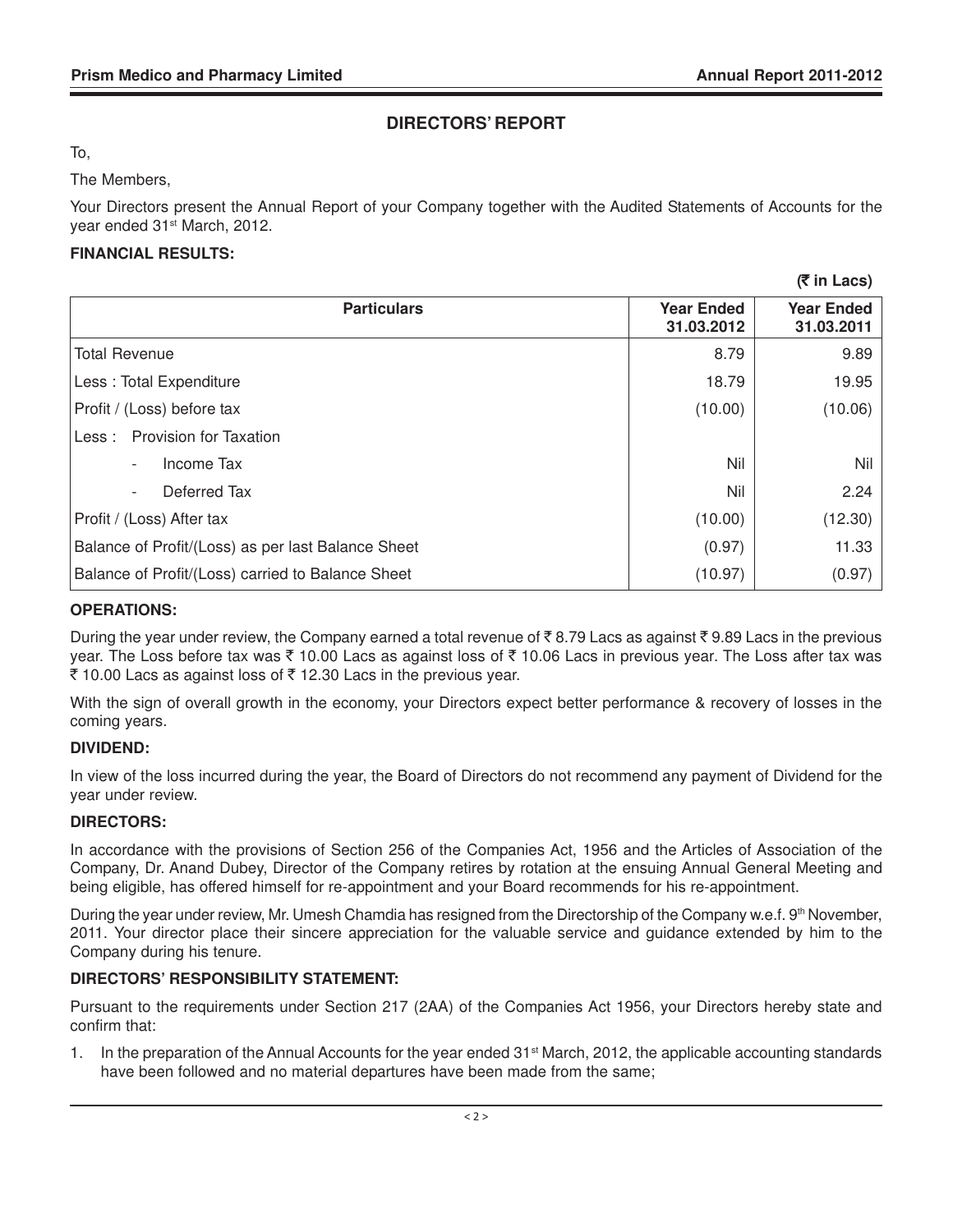- 2. The Directors have selected such accounting policies and applied them consistently and made judgments and estimates that are reasonable and prudent so as to give a true and fair view of the state of affairs of the Company as at  $31<sup>st</sup>$  March, 2012 and loss of the Company for the year ended on that date;
- 3. The Directors have taken proper and sufficient care for the maintenance of adequate accounting records in accordance with the provisions of this Act for safeguarding the assets of the Company for preventing and detecting fraud and other irregularities;
- 4. The Directors have prepared the accounts for the financial year ended 31<sup>st</sup> March, 2012 on a going concern basis.

#### **CHANGE OF NAME OF THE COMPANY:**

The name of the Company has been changed from Woolite Mercantile Company Limited to Prism Medico and Pharmacy Limited pursuant to the Special Resolution passed by the members of the Company through postal ballot process, the result of which was announced on 2<sup>nd</sup> December, 2011. The Fresh Certificate of Incorporation consequent upon the change of name of the Company was issued by the Registrar of Companies, Maharashtra, Mumbai on 9th January, 2012.

#### **AUDITORS:**

M/s. R. Mahajan & Associates, Chartered Accountants, New Delhi, the Statutory Auditors of the Company hold office up to the conclusion of the ensuing Annual General Meeting of the Company. The Company has received a letter from them to the effect that their re-appointment, if made, would be in conformity with the provisions of Section 224(1B) of the Companies Act, 1956.

The Board recommends re-appointment of M/s. R. Mahajan & Associates, Chartered Accountants, as the Statutory Auditors of the Company to hold office from the conclusion of ensuing Annual General Meeting upto the conclusion of next Annual General Meeting of the Company.

#### **AUDIT QUALIFICATION:**

Auditors' remarks with regard to delay in payment of statutory dues are self explanatory.

#### **PUBLIC DEPOSIT:**

Your Company has neither accepted nor renewed any deposit within the meaning of Section 58A and 58AA of the Companies Act, 1956 and rules made thereunder during the year ended  $31<sup>st</sup>$  March, 2012.

#### **SECRETARIAL COMPLIANCE CERTIFICATE:**

Pursuant to the provisions of Section 383A of the Companies Act, 1956, the Company has received Secretarial Compliance Certificate from M/s. Manish Ghia & Associates, Practising Company Secretary, Mumbai and attached to this report.

#### **SALE OF INVESMENTS:**

During the year under review, the Company has sold its entire investment in 1,00,000 Equity Shares of  $\bar{\tau}$  10/- each of Prism Medical and Pharmacy Private Limited and consequently it ceases to be subsidiary of the Company w.e.f. 12th March, 2012.

#### **CORPORATE GOVERNANCE:**

The Company does not fall in any of the criteria prescribed under Clause 49 of the listing agreement for compliance of Corporate Governance. However, the Company is always committed towards good Corporate Governance.

#### **RESOLUTIONS PASSED THROUGH POSTAL BALLOT:**

During the year 2011-12, the Company conducted a postal ballot process for seeking approval of the members of the Company for following matters:

- 1. Special Resolution u/s 17 of the Companies Act, 1956 for amendment in object clause of Memorandum of Association of the Company.
- 2. Special Resolution u/s 149(2A) of the Companies Act, 1956 for commencing and undertaking new business activities specified in sub-clause 135 of Clause III i.e. Other objects clause of the Memorandum of Association of the Company.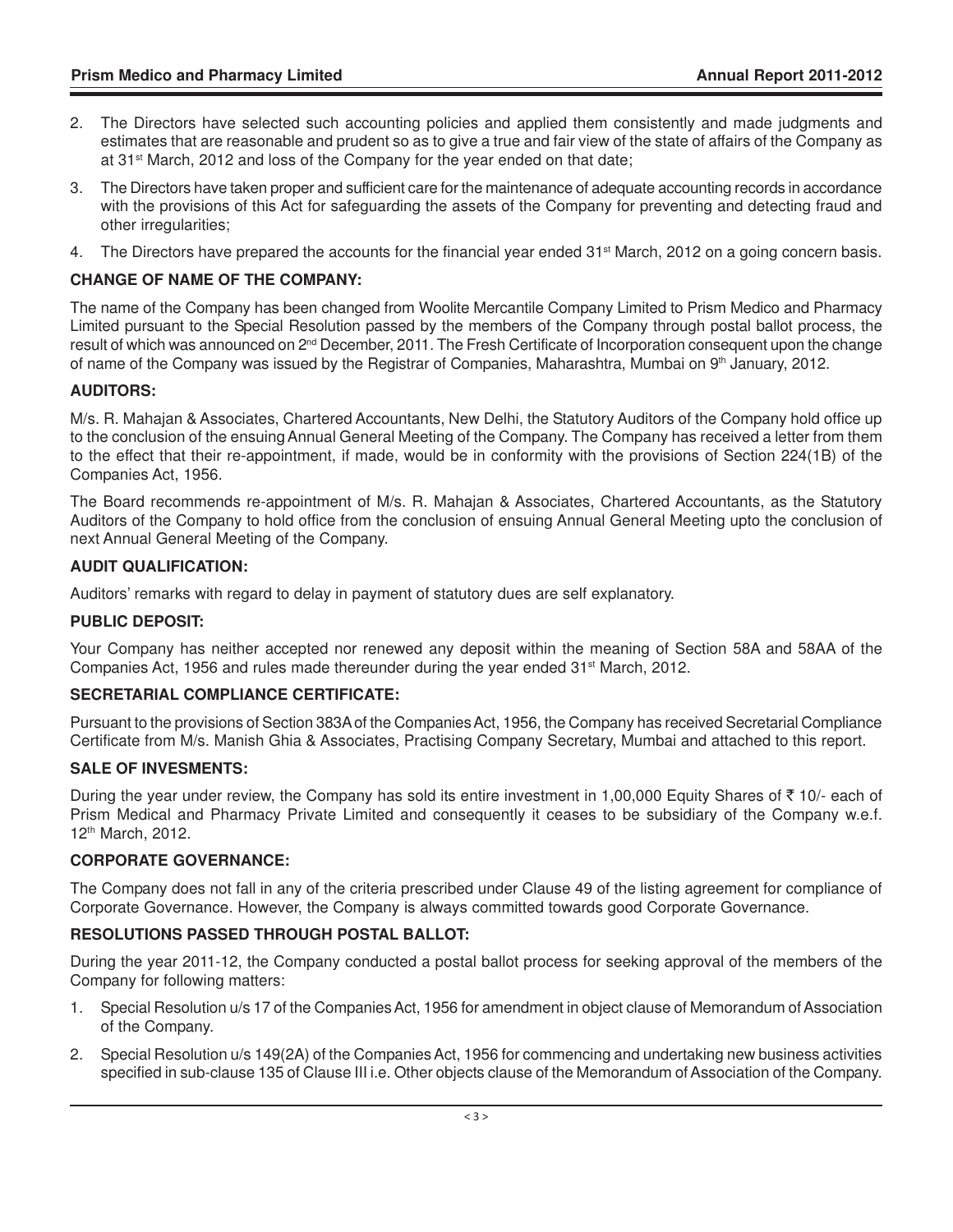- 3. Special Resolution u/s 21 read with Section 23 of the Companies Act, 1956 to change the name of the Company from "Woolite Mercantile Company Limited" to **"Prism Medico And Pharmacy Limited.",** subject to the approval of Registrar of Companies, Maharashtra, Mumbai.
- 4. Ordinary Resolution u/s 293(1)(d) of the Companies Act, 1956 to authorize the Board of Directors of the Company to take loan upto  $\bar{\tau}$  100 Crores.
- 5. Ordinary Resolution u/s 293(1)(a) of the Companies Act, 1956 to authorize the Board of Directors of the Company to create charge on assets of the Company up to the limit as approved u/s 293(1)(d) of the Act.

The Company issued Postal Ballot Notice to its shareholders on 1<sup>st</sup> November, 2011. The postal ballot process was undertaken in accordance with the provisions of Section 192A of the Companies Act, 1956 read with the Companies (Passing of the Resolution by Postal Ballot) Rules, 2011. Mr. Manish L. Ghia, Practising Company Secretary was appointed as Scrutinizer for conducting the Postal Ballot process. The result of the Postal Ballot process was announced on 2nd December, 2011. All the resolutions were passed with requisite majority.

#### **LISTING OF SHARES:**

The shares of the Company are listed on the BSE Limited and the Company has paid the listing fees for the financial year 2012-2013.

#### **STATUTORY INFORMATION:**

#### **a) Particulars of Employees:**

As required under the provisions of Section 217(2A) of the Companies Act, 1956 read with Companies (Particulars of Employees) Rules, 1975, as amended, no employees were in receipt of remuneration exceeding the limits as prescribed under that section and rules made thereunder, your directors has nothing to report in this regard.

#### **b) Particulars regarding Conservation of Energy, Technology Absorption and Foreign Exchange Earnings and Outgo:**

Considering the nature of business activities carried out by the Company, your directors have nothing to report regarding Conservation of energy, research and development and technology absorption as required under section 217(1)(e) of the Companies Act, 1956 read with the Companies (Disclosure of Particulars in the Report of Board of Directors) Rules 1988**.** However, the Company makes its best efforts for conservation of energy.

There were no Foreign Exchange earnings /outgoings during the year under review.

#### **ACKNOWLEDGEMENT:**

Your Directors take this opportunity to place on record their sincere appreciation and acknowledge with gratitude the assistance, co-operation and support extended to your company by bankers, clients, employees as well as the investing community and look forward to their continued support.

 **For and on Behalf of the Board of Directors**

**Place : Mumbai Dr. Anand Dubey Virendrakumar Jain Date : 28.05.2012 Director Director**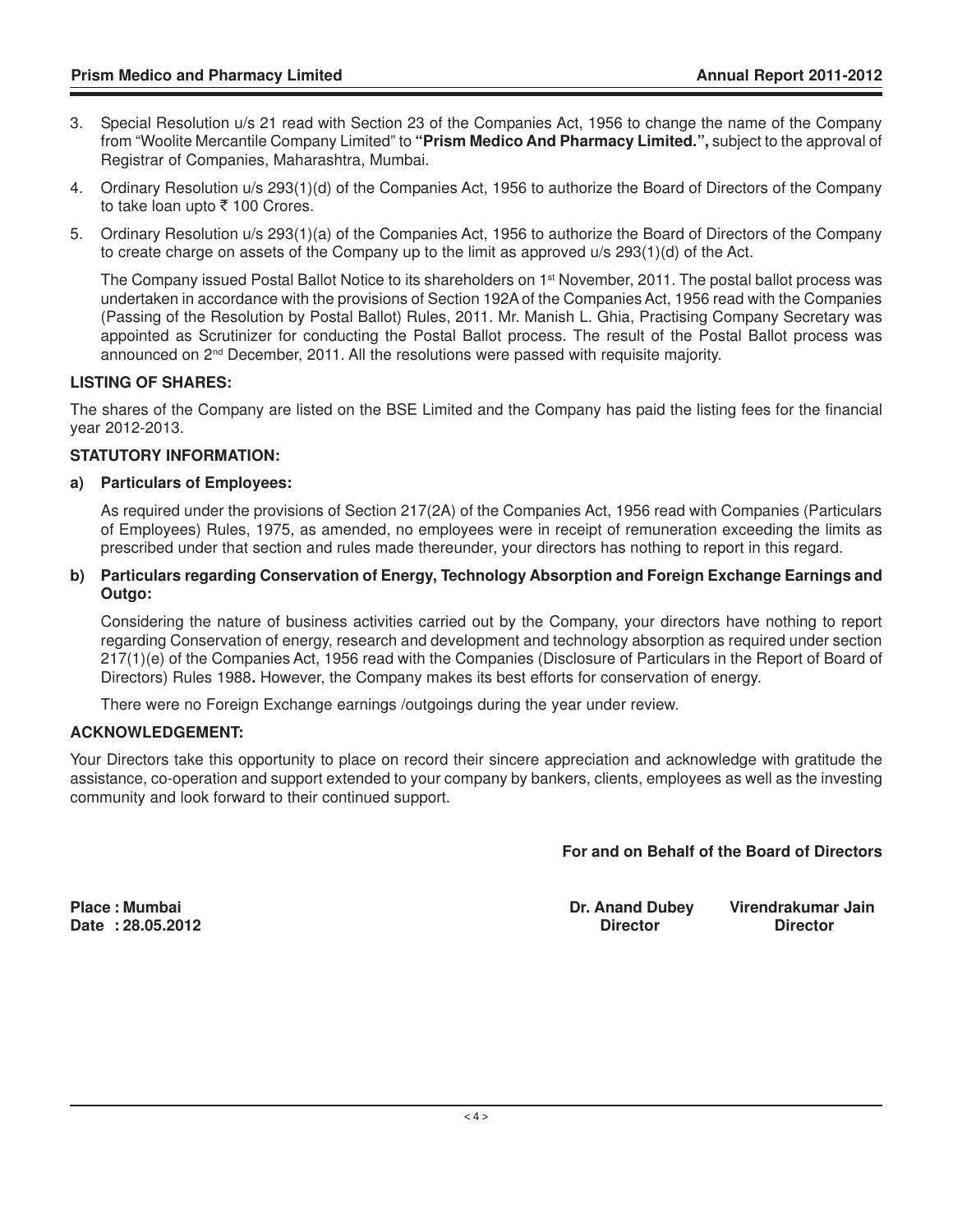#### **FORM**

[See Rule 3]

#### **COMPLIANCE CERTIFICATE**

: L51109MH2002PLC206595

Authorised Share Capital : ₹2,00,00,000/-

To,

The Members, **Prism Medico and Pharmacy Limited** (Formerly known as Woolite Mercantile Company Limited)  $E-18$ ,  $6<sup>th</sup>$  Floor, Everest Building, Tardeo, Mumbai-400034

We have examined the registers, records, books and papers of **Prism Medico and Pharmacy Limited** (Formerly known as Woolite Mercantile Company Limited) **(the Company)** as required to be maintained under the Companies Act, 1956 (**the Act**) and the rules made there under and also the provisions contained in the Memorandum and Articles of Association of the Company for the financial year ended on **31.03.2012 (Financial year).** In our opinion and according to the examinations carried out by us and explanations furnished to us by the Company, its officers and agents, and to the best of our knowledge and belief, we certify that in respect of the aforesaid financial year:

- 1. The Company has kept and maintained the registers as stated in **Annexure 'A'** to this certificate, as per the provisions of the Act and rules made there under and all entries therein have been duly recorded.
- 2. The Company has duly filed the forms and returns as stated in **Annexure 'B'** to this certificate, with the Registrar of Companies, Maharashtra, Mumbai within the time prescribed under the Act and the rules made there under. The Company was not required to file any documents with the Office of Company Law Board, Regional Director, Central Government or other authorities prescribed under the Act.
- 3. The Company, being a Public Limited Company, has minimum prescribed paid-up share capital. As on 31.03.2012, the paid-up capital of the Company was  $\bar{\tau}$  1,99,20,000/- (Rupees One Crore Ninty Nine Lacs Twenty Thousand only) .The restrictive provisions of Section 3(1) (iii) of the Companies Act, 1956 are not applicable to the Company.
- 4. The Board of Directors duly met 8 (eight) times on 11.04.2011, 30.05.2011, 12.08.2011, 26.08.2011, 28.10.2011, 03.11.2011, 09.11.2011 and 10.02.2012 and as per information and explanation given by the management, proper notices were given and the proceedings were properly recorded in the Minute Book maintained for the purpose. No circular resolution was passed by the Company during the financial year.
- 5. The Company has kept its Register of Members closed from 26.09.2011 upto 29.09.2011 (both days inclusive) and necessary compliance of Section 154 of the Act has been duly complied.
- 6. The Annual General Meeting for the financial year ended 31.03.2011 was held on 29.09.2011 and as per information and explanation given by the management, the Company has given adequate notice to the members of the Company and the resolutions passed thereat were duly recorded in the Minutes Book maintained for the purpose.
- 7. No Extra-Ordinary General Meeting was held during the financial year. However, the Company conducted a Postal Ballot Process under Section 192A of the Companies Act, 1956 read with Companies (Passing of Resolution by Postal Ballot) Rules, 2011 for taking approval of the members in various matters, the results of which was declared on 02.12.2011 and has complied with the provisions of the Companies Act, 1956.
- 8. The Company has not advanced any loans to its Directors or persons or firms or Companies referred to under Section 295 of the Act.
- 9. The Company has not entered into any contracts falling within the purview of Section 297 of the Act.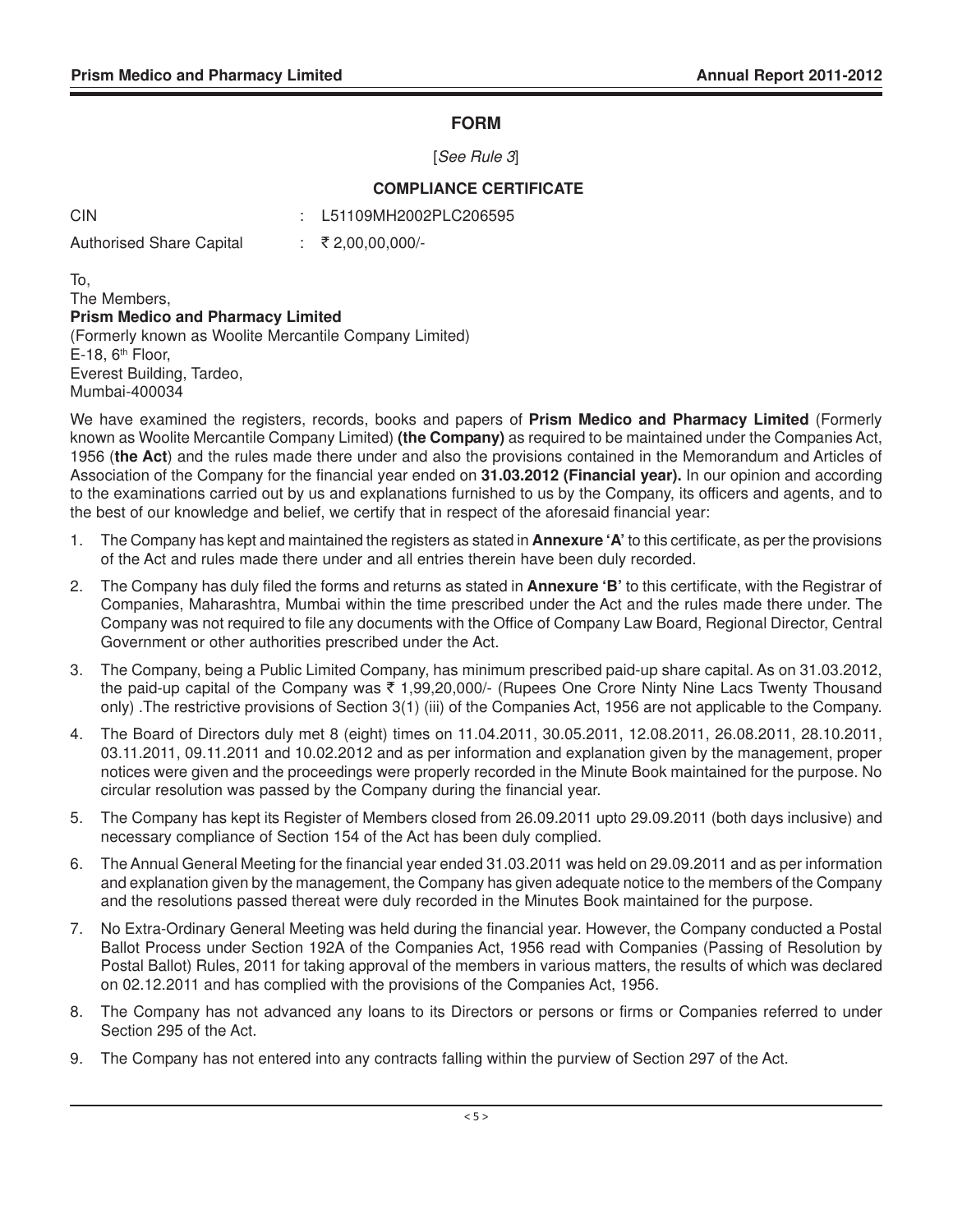- 10. The Company has made necessary entries in the register maintained under section 301 of the Act.
- 11. As there were no instances falling under the purview of Section 314 of the Act, the Company was not required to obtain any approvals from the Board of Directors, members or the Central Government.
- 12. The Company has not issued any duplicate share certificate during the financial year.
- 13. The Company:
	- i) was not required to deliver any certificates on lodgement thereof for transfer/ transmission or any other purpose in accordance with the provisions of the Act;
	- ii) was not required to deposit any amount in a separate bank account as no dividend was declared during the financial year;
	- iii) was not required to post warrants for dividend to the members of the Company as no dividend was declared during the financial year;
	- iv) do not have any amount lying on accounts of unpaid dividend account, application money due for refund, matured deposit, matured debentures and the interest accrued thereon which remained unclaimed or unpaid for a period of seven years and which is required to transfer to investor Education and protection fund.
	- v) has complied with the requirements of Section 217 of the Act.
- 14. The Board of Directors of the Company is duly constituted and the appointment of additional directors and director was duly made. The re-appointment of Director retiring by rotation was duly made. There was no appointment of alternate directors and director to fill casual vacancies during the financial year.
- 15. The Company has not appointed any Managing Director / Whole time Director/ Manager during the financial year.
- 16. The Company has not appointed any sole-selling agents during the financial year.
- 17. The Company was not required to obtain any approvals of the Central Government, Company Law Board, Regional Director and Registrar of companies or such authorities prescribed under the various provisions of the Act.
- 18. The Directors have disclosed their interest in other firms and companies to the company pursuant to the provisions of the Act and the rules made there under.
- 19. The Company has not issued any shares, debentures or other securities during the financial year.
- 20. The Company has not bought back any shares during the financial year.
- 21. The Company has not issued any preference shares or debentures, hence the question of redemption of the same does not arise.
- 22. There were no transaction necessitating the Company to keep in abeyance the rights to dividend, rights shares and bonus shares pending registration of transfer of shares.
- 23. The Company has not invited / accepted any deposits falling within preview of Sections 58A and 58AA of the Act during the financial year.
- 24. The Company has not made any borrowing during the financial year.
- 25. The Company has not made any loans and advances, or given guarantees or provided securities to other bodies corporate and consequently no entries have been made in the register kept for that purpose.
- 26. The Company has not altered the provisions of its Memorandum with respect to situation of the Company's registered office from one state to another during the financial year.
- 27. The Company has altered the provisions of its Memorandum of Association with respect to the objects clause during the financial year and complied with the provisions of the Act.
- 28. The Company has altered the provisions of its Memorandum of Association with respect to the name during the financial year and complied with the provisions of the Act.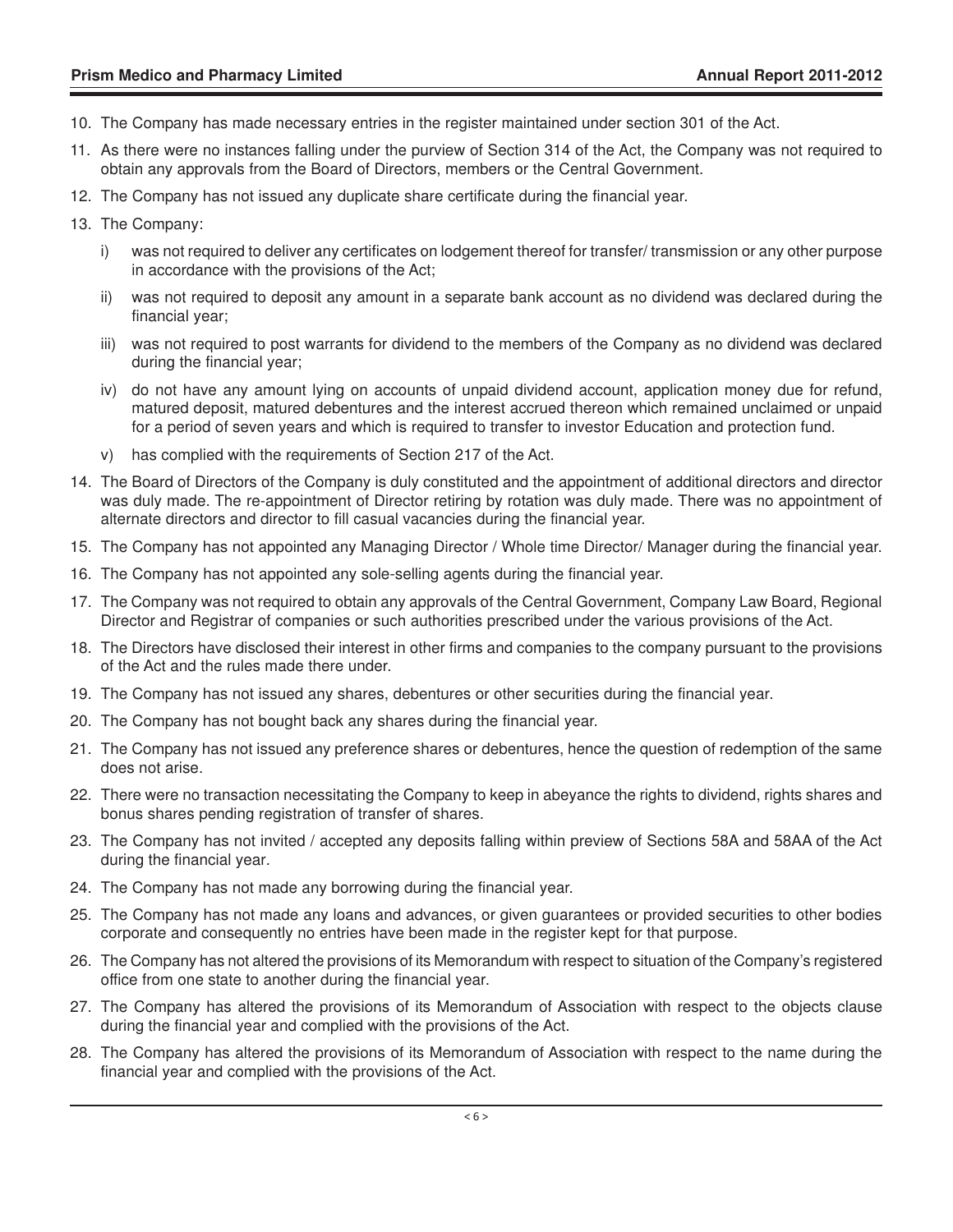- 29. The Company has not altered the provisions of its Memorandum of Association with respect to share capital during the financial year.
- 30. The Company has altered its Articles of Association during the financial year and complied with the provisions of the Act.
- 31. There was no prosecution initiated against or show cause notices received by the Company and no fines or penalties or any other punishment was imposed on the Company during the financial year for offences under the Act.
- 32. The Company has not received any amount as security from its employees during the financial year.
- 33. The Company has not deducted any contribution towards Provident Fund during the financial year.

For **Manish Ghia & Associates** Company Secretaries

**Manish Ghia Place : Mumbai** Partner **Date : 28.05.2012 M. No. FCS 6252 C. P. No. 3531**

#### **Annexure – "A"**

#### **Registers maintained by Prism Medico and Pharmacy Limited**

- 1. Register of Members under Section 150 of the Companies Act, 1956.
- 2. Register of Index of Members under Section 151 of the Companies Act, 1956.
- 3. Register and Returns under Section 163 of the Companies Act, 1956.
- 4. Minutes Book of the Meetings of Board of Directors and General Meetings under Section 193 of the Companies Act, 1956.
- 5. Register of Contracts and Disclosure of Directors Interest under Section 301 of the Companies Act, 1956
- 6. Register of Directors under Section 303 of the Companies Act, 1956
- 7. Register of Director's Shareholdings under Section 307 of the Companies Act, 1956
- 8. Register of Transfers / Transmission of Shares.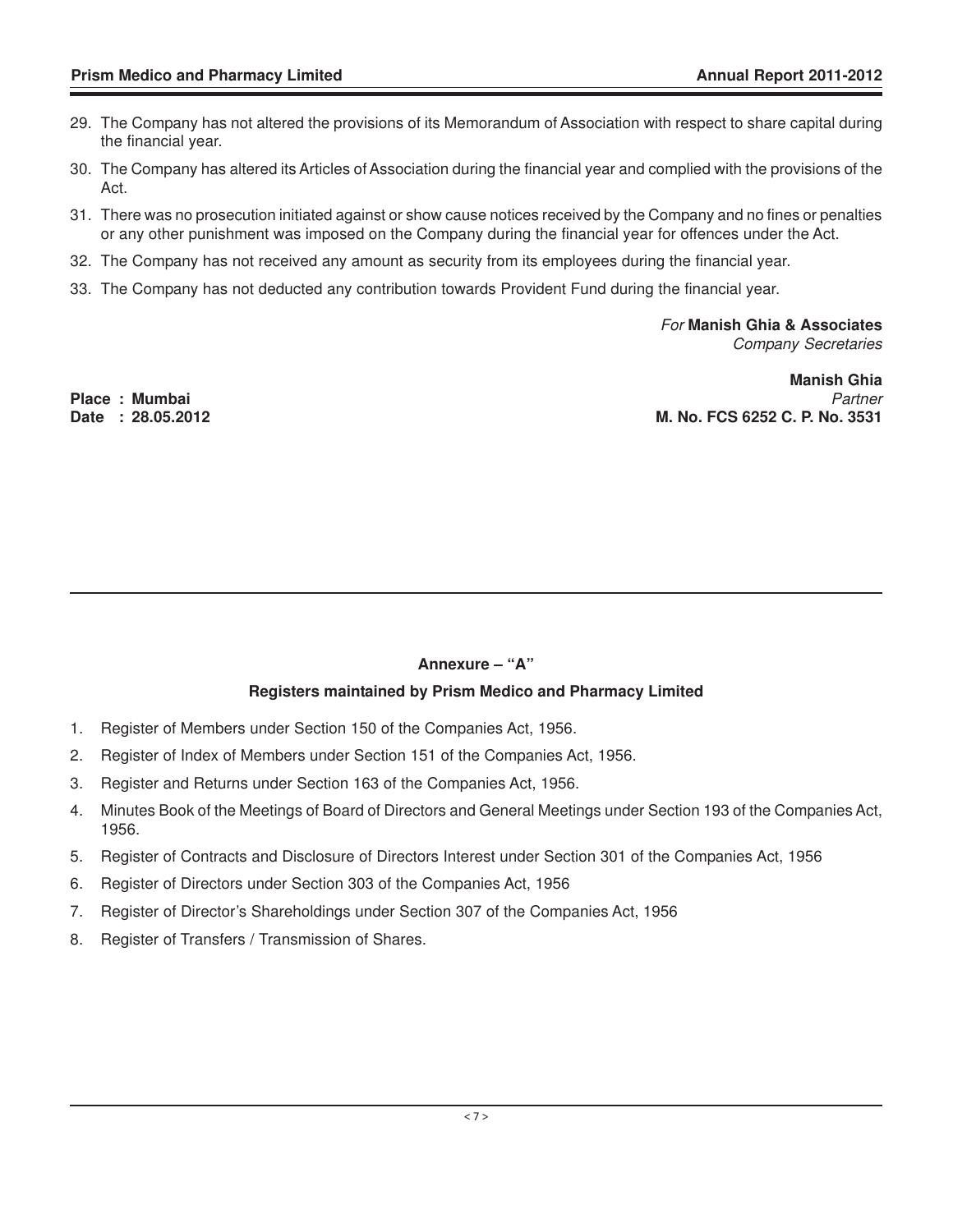#### **Annexure – "B"**

**Forms and Returns filed by the Prism Medico and Pharmacy Limited during the financial year ended on 31.03.2012:**

**A) With the Registrar of Companies, Maharashtra, Mumbai:**

| Sr.<br>No.     | E-Form<br>No.               | <b>Relevant</b><br><b>Section</b> | <b>Description</b>                                                                                                                                                                                                                                                             | Date of<br>filing | Whether<br>filed within<br>prescribed time<br>Yes/No | If delay in<br>filing whether<br>requisite additional<br>fee paidYes / N.A. |
|----------------|-----------------------------|-----------------------------------|--------------------------------------------------------------------------------------------------------------------------------------------------------------------------------------------------------------------------------------------------------------------------------|-------------------|------------------------------------------------------|-----------------------------------------------------------------------------|
| 1              | 32                          | 303(2)                            | Particulars of appointment of Dr.<br>Anand<br>Dubey<br>and<br>Mr.<br>Vijendrakumar Jain as Additional<br>Directors of the Company w.e.f.<br>26.08.2011 and resignation of Mr.<br>Praful Hande and Mr. S.M. Zafer<br>from the Directorship of the<br>Company w.e.f. 26.08.2011. | 24.09.2011        | Yes                                                  | N.A.                                                                        |
| $\overline{2}$ | 1A                          | 21                                | Application for availability for<br>change of name of the Company.                                                                                                                                                                                                             | 03.10.2011        | Yes                                                  | N.A.                                                                        |
| 3              | 66                          | 383A                              | Compliance Certificate under<br>Section 383A of the Companies<br>Act, 1956 for the financial year<br>ended on 31.03.2011.                                                                                                                                                      | 04.10.2011        | Yes                                                  | N.A.                                                                        |
| $\overline{4}$ | 32                          | 303(2)                            | Particulars of appointment of Dr.<br>Anand Dubey, Mr. Vijendrakumar<br>Jain and Mrs. Madhulika Gautam<br>as Directors of the Company at<br>Annual General Meeting held on<br>29.09.2011.                                                                                       | 05.10.2011        | Yes                                                  | N.A.                                                                        |
| 5              | 62                          | 192A                              | Intimation to the Registrar of the<br>Companies about calendar of<br>events for conducting Postal<br><b>Ballot Process.</b>                                                                                                                                                    | 17.11.2011        | Yes                                                  | N.A.                                                                        |
| 6              | 32                          | 303(2)                            | Particulars of resignation of Mr.<br>Umesh Chamdia from the<br>directorship of the Company<br>w.e.f. 09.11.2011.                                                                                                                                                               | 22.11.2011        | Yes                                                  | N.A.                                                                        |
| $\overline{7}$ | 20B                         | 159(1)                            | Schedule - V (Annual Return) as<br>on the date of Annual General<br>Meeting i.e. 29.09.2011.                                                                                                                                                                                   | 23.11.2011        | Yes                                                  | N.A.                                                                        |
| 8              | 1A                          | 21                                | Application for availability for<br>change of name of the Company.                                                                                                                                                                                                             | 08.12.2011        | Yes                                                  | N.A.                                                                        |
| 9              | 23AC<br>/ACA<br><b>XBRL</b> | 220(1)                            | Schedule - VI (Annual Accounts)<br>for the financial year ended<br>31.03.2011.                                                                                                                                                                                                 | 09.12.2011        | Yes                                                  | N.A.                                                                        |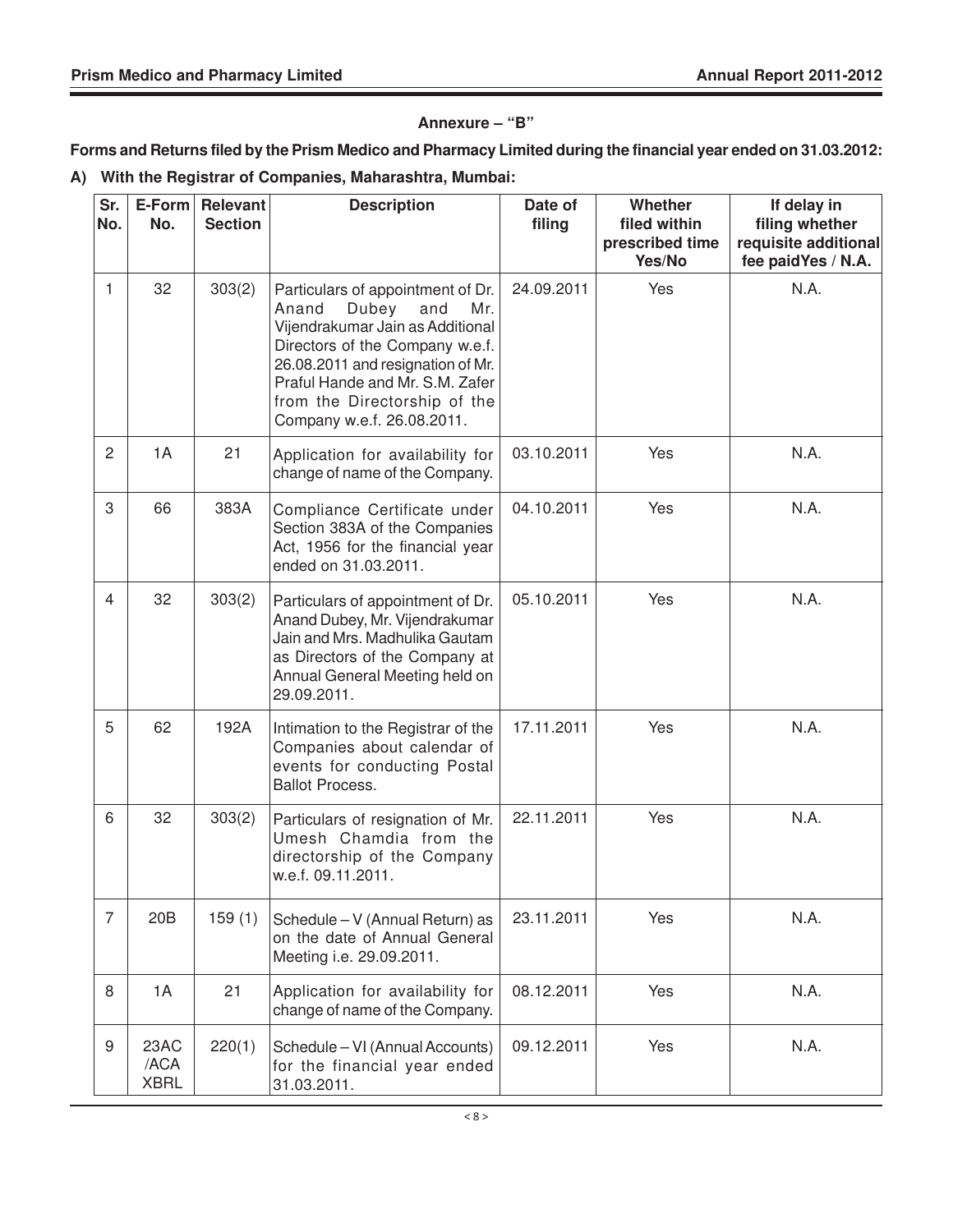| Sr.<br>No. | E-Form<br>No. | <b>Relevant</b><br><b>Section</b> | <b>Description</b>                                                                                                                                                                                                                                                        | Date of<br>filing | Whether<br>filed within<br>prescribed time<br>Yes/No | If delay in<br>filing whether<br>requisite additional<br>fee paidYes / N.A. |
|------------|---------------|-----------------------------------|---------------------------------------------------------------------------------------------------------------------------------------------------------------------------------------------------------------------------------------------------------------------------|-------------------|------------------------------------------------------|-----------------------------------------------------------------------------|
| 10         | 1B            | 21& 23                            | Application for approval of the<br>Central Government for change<br>of name of the Company.                                                                                                                                                                               | 20.12.2011        | Yes                                                  | N.A.                                                                        |
| 11         | 20A           | 149(2A)                           | Declaration of compliance with<br>the provisions of section 149(2A)<br>of the Companies Act, 1956 to<br>commence the new business<br>activities by the Company.                                                                                                           | 20.12.2011        | Yes                                                  | N.A.                                                                        |
| 12         | 23            | 192(1)                            | Particulars of resolutions passed<br>by members of the company<br>through postal ballot process the<br>results of which declared on<br>02.12.2011:                                                                                                                        | 20.12.2011        | Yes                                                  | N.A.                                                                        |
|            |               |                                   | 1. Special Resolution u/s 17 of<br>the Companies Act, 1956 for<br>amendment in object clause<br>Memorandum<br>οf<br>of<br>Association of the Company.                                                                                                                     |                   |                                                      |                                                                             |
|            |               |                                   | 2. Special Resolution<br>u/s<br>149(2A) of the Companies<br>Act, 1956 for commencing<br>undertaking<br>and<br>new<br>business activities specified in<br>sub-clause 135 of Clause III<br>i.e. Other objects clause of the<br>Memorandum of Association<br>of the Company. |                   |                                                      |                                                                             |
|            |               |                                   | 3. Special Resolution u/s 21<br>read with section 23 of the<br>Companies Act, 1956 for<br>change of name of the<br>Company from "Woolite<br>Mercantile Company Limited"<br>"Prism Medico And<br>to<br>Pharmacy Limited."                                                  |                   |                                                      |                                                                             |
|            |               |                                   | 4. Ordinary Resolution u/s<br>$293(1)(d)$ of the Companies<br>Act, 1956 to authorize the<br>Board of Directors of the<br>Company to take loan upto<br>₹ 100 Crore.                                                                                                        |                   |                                                      |                                                                             |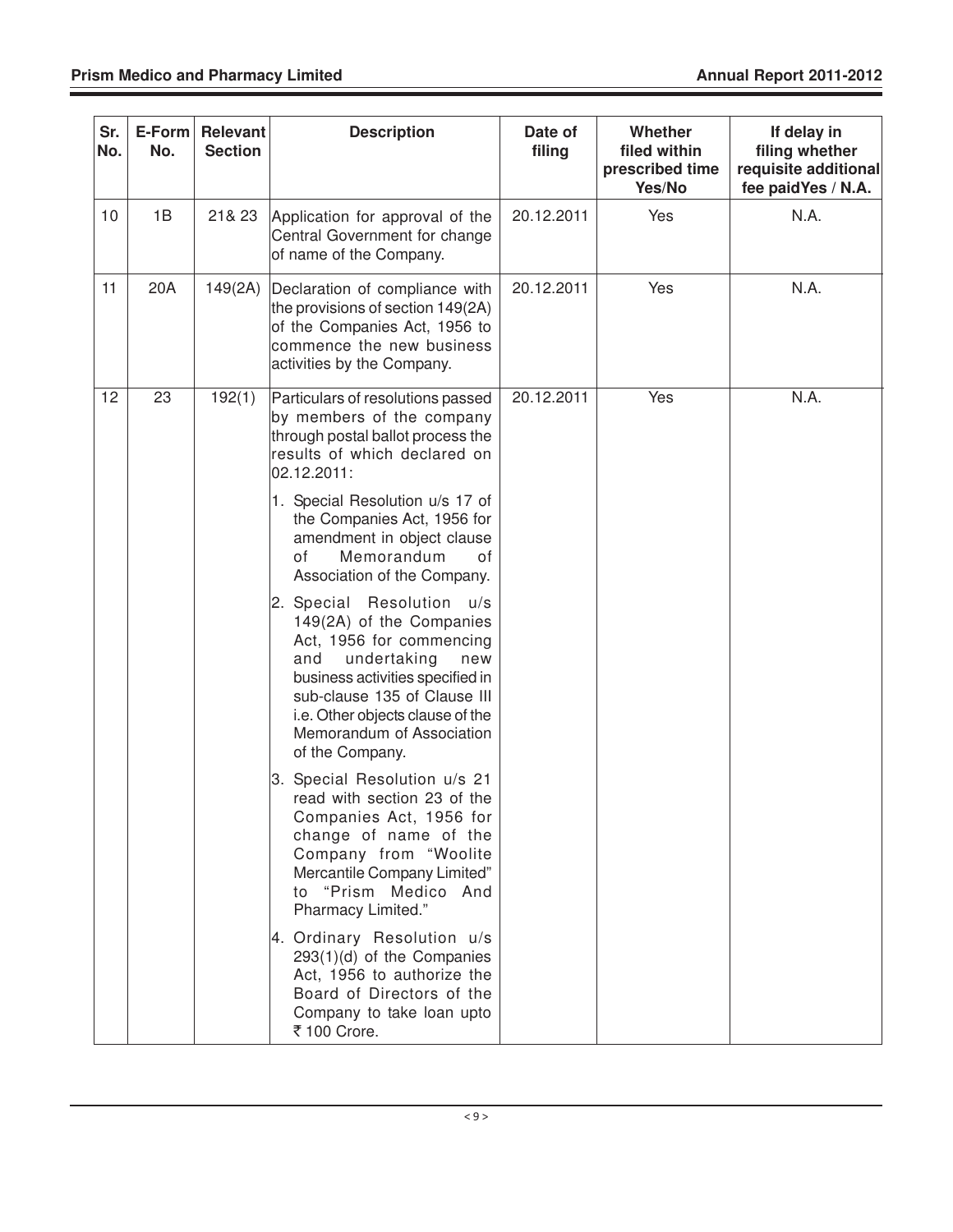| Sr.<br>No. | No. | E-Form   Relevant  <br><b>Section</b> | <b>Description</b>                                                                                                                                                                                                                          | Date of<br>filing | Whether<br>filed within<br>prescribed time<br>Yes/No | If delay in<br>filing whether<br>requisite additional<br>fee paidYes / N.A. |
|------------|-----|---------------------------------------|---------------------------------------------------------------------------------------------------------------------------------------------------------------------------------------------------------------------------------------------|-------------------|------------------------------------------------------|-----------------------------------------------------------------------------|
|            |     |                                       | 5. Ordinary resolution u/s<br>$293(1)(a)$ of the Companies<br>Act, 1956 to authorize the<br>Board of Directors of the<br>Company to create charge on<br>assets of the Company up to<br>the limit as approved u/s<br>$293(1)(d)$ of the Act. |                   |                                                      |                                                                             |

- **B) With the Office of the Regional Director, Western Region Bench at Mumbai during the financial year ended on 31.03.2012: NIL**
- **C) With the Office of the Ministry of Corporate Affairs (Central Government) at Delhi during the financial year ended on 31.03.2012: NIL**
- **D) With any other Authorities as prescribed under the Act during the financial year ended on 31.03.2012: NIL**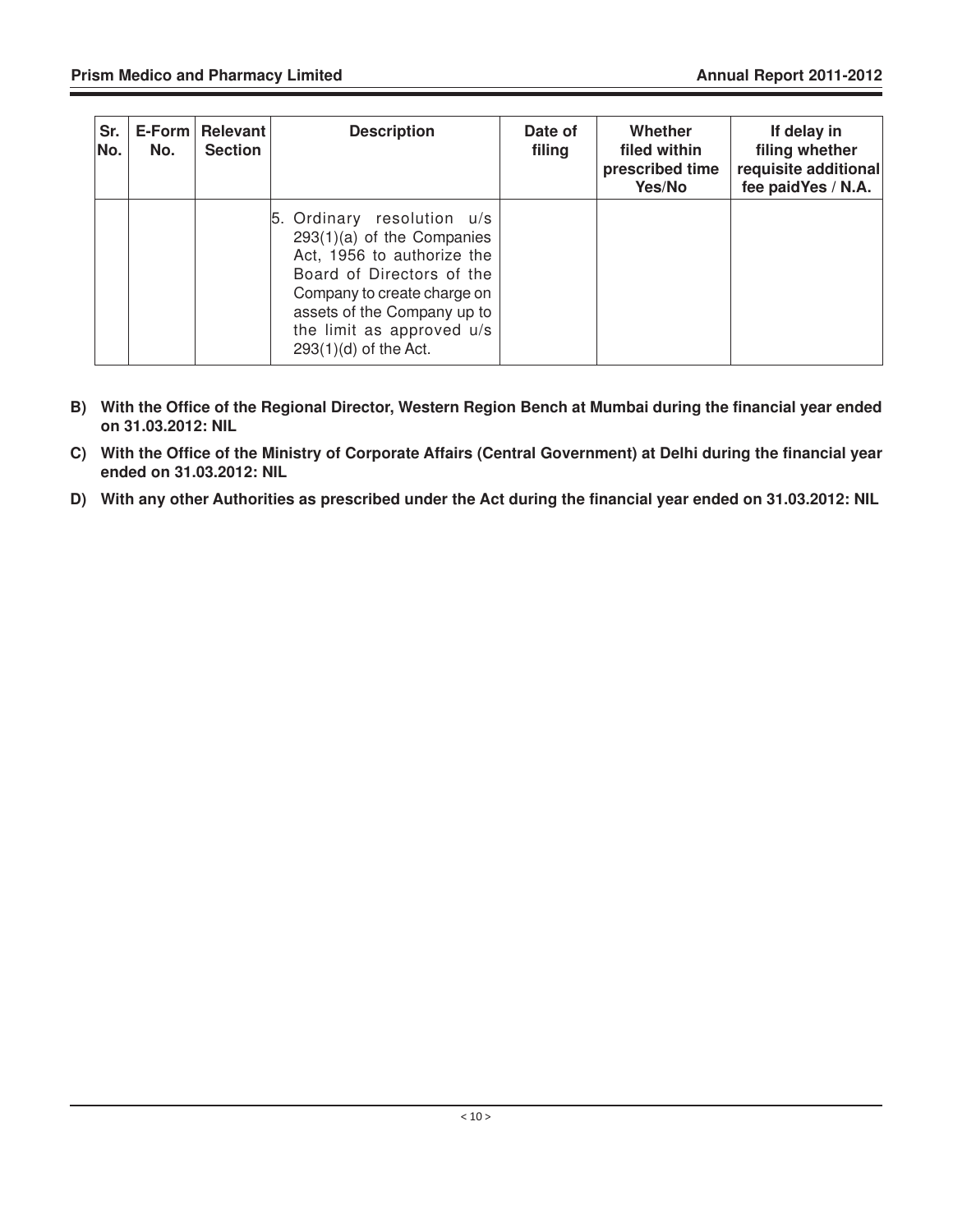#### **AUDITOR'S REPORT**

#### **To The Members of PRISM MEDICO AND PHARMACY LIMITED**

(formerly Woolite Mercantile Company Limited)

We have audited the attached balance sheet of **M/s. PRISM MEDICO AND PHARMACY LIMITED** (formerly Woolite Mercantile Company Limited) as at 31<sup>st</sup> March, 2012 the Statement of Profit and loss and also the cash flow statement for the year ended on that date annexed thereto. These financial statements are the responsibility of the Company's management. Our responsibility is to express an opinion on these financial statements based on our audit.

We conducted our audit in accordance with auditing standards generally accepted in India. Those Standards require that we plan and perform the audit to obtain reasonable assurance about whether the financial statements are free to material misstatement. An audit includes examining, on a test basis, evidence supporting the amounts and disclosures in the financial statements. An audit also includes assessing the accounting Principles used and significant estimates made by the management, as well as evaluating the overall financial statement presentation. We believe that our audit provides a reasonable basis for our opinion.

As required by the Companies (Auditor's Reports) Order,2003 (as amended) issued by the Central Government of India in terms of sub- section (4A) of section 227 of the Companies Act, 1956, we enclose in the annexure a statement on the matters specified in paragraphs 4 and 5 of the said Order.

Further to our comments in the annexure referred to above, we report that :

- i. We have obtained all the information and explanations, which to the best of our knowledge and belief were necessary for the purposes of our audit;
- ii. In our opinion, proper books of accounts as required by law have been kept by the Company so far as appears from our examination of those books;
- iii. The Balance Sheet, Statement of Profit and Loss and Cash flow Statements dealt with by this report are in agreement with the books of account;
- iv. In our opinion, the Balance Sheet, Statement of Profit and Loss and Cash Flow Statements dealt with by this report comply with the accounting standards referred to in sub- section (3C) of section 211 of the Companies Act, 1956;
- v. On the basis of the written representation received from the Directors, as on 31<sup>st</sup> March, 2012, and taken on record by the Board of Director, we report that none of the Director is disqualified as on 31<sup>st</sup> March, 2012 from being appointed as a Directors in terms of Clause (g) of sub section (1) of Section 274 of the Companies Act, 1956;
- vi. In our opinion and to the best of our information and according to the explanations given to us, the said accounts read with the notes thereon give the information as required by the Companies Act, 1956, in the manner so required and give a true and fair view in conformity with the accounting principles generally accepted in India:
	- (a) in the case of Balance Sheet, of the state of affairs of the Company as at  $31<sup>st</sup>$  March, 2012.
	- (b) in the case of Statement of Profit and Loss , of the Loss for the year ended on that date.
	- (c) In the case of cash flow statement, of the cash flow for the year ended on that date.

**For R. Mahajan & Associates** Chartered Accountants FRN 011348N

**Place : Mumbai** Partner **Date : 28.05.2012** M.No. 085484

 **(Ratnesh Mahajan)**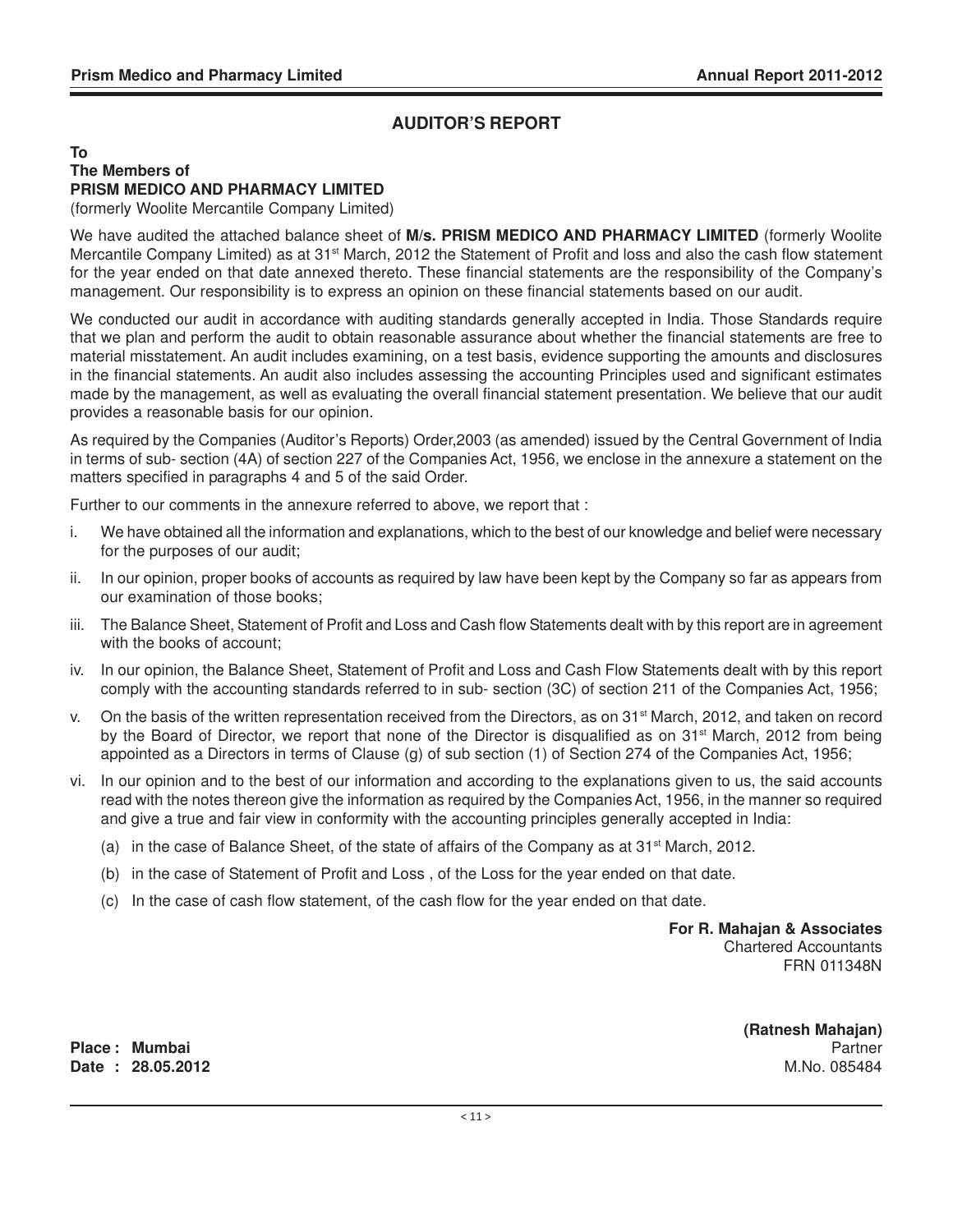#### **ANNEXURE REFERRED TO IN PARAGRAPH 3 OF OUR REPORT OF EVEN DATE TO THE MEMBER OF PRISM MEDICO AND PHARMACY LIMITED ON THE ACCOUNTS FOR THE YEAR ENDED 31st March, 2012. ( Formerly Woolite Mercentile Company Ltd.)**

- 1. a. The company has maintained proper records showing full particulars including quantitative details and situation of its fixed assets.
	- b. As explained to us, the fixed assets have been physically verified by the management during the year, which in our opinion is reasonable, having regard to the size of the company and nature of its assets. No material discrepancies were noticed on such physical verification.
	- c. During the year, the company has not disposed off substantial part of fixed assets.
- 2. a. The management has conducted physical verification of inventory held as stock in trade at reasonable intervals
	- b. The procedure of physical verification of inventory followed by the management are reasonable and adequate in relation to the size of the company and the nature of its business.
	- c. The company is maintaining proper records of inventory and no material discrepancies were noticed on physical verification.
- 3. As informed, the company has neither granted nor taken any loans secured or unsecured to/from companies, firms or other parties covered in the register maintained under Section 301 of the Companies Act, 1956,
- 4. In our opinion and according to the information and explanations give to us, there are adequate internal control procedures commensurate with the size of the Company and the nature of its business, with regard to purchase of inventory and fixed assets and with regard to sale of goods and services. During the course of our audit, we have not observed any major weaknesses in internal control
- 5. Based on the audit procedures applied by us and according to the information and explanations provided by us the management, we are of the opinion that there is no transaction that needs to be entered into the register maintained under Section 301. Accordingly, the provision of Clause v (b) of the paragraph 4 of the Order is not applicable to the company.
- 6. The Company has not accepted any deposits during the year from the public within the meaning of the provisions of Sections 58A, 58AA, or any other relevant provision of the Companies Act, 1956 and rules made there under. Hence, the clause (vi) of the order is not applicable.
- 7. The Company does not have an internal audit system. However, in our opinion and according to the representations made by the management, the level of operations and transactions of the Company, by itself, do not require a formal internal audit system.
- 8. The Central Government has not prescribed maintenance of cost record under Section 209(1)(d) of the Companies Act, 1956 for the products of the Company.
- 9. a) According to the information and explanations given to us, in our opinion, the company is regular in depositing undisputed statutory dues including Provident Fund, Investors Education and Protection Fund, Employees' State Insurance, Sales Tax, Wealth Tax, Service Tax, Custom Duty, Excise Duty, cess and other statutory dues to the extent as applicable to it with the appropriate authorities except Income Tax dues where there is delay in depositing. According to the information and explanations given to us, no undisputed amount payables in respect of statutory dues as aforesaid were outstanding, as at 31<sup>st</sup> March, 2012 for a period of more than six months from the date of becoming payable.
	- b) According to the information and explanations given to us, there are no dues of sale tax, Income tax, customs duty, wealth tax, service tax, excise duty and cess which have not been deposited on account of any dispute.
- 10. The Company has accumulated losses at the end of the financial year. The Company has incurred cash losses during the financial year covered by our audit also there were cash losses during the immediately preceding financial year.
- 11. The Company has no borrowings from financial institutions, banks or debenture holders.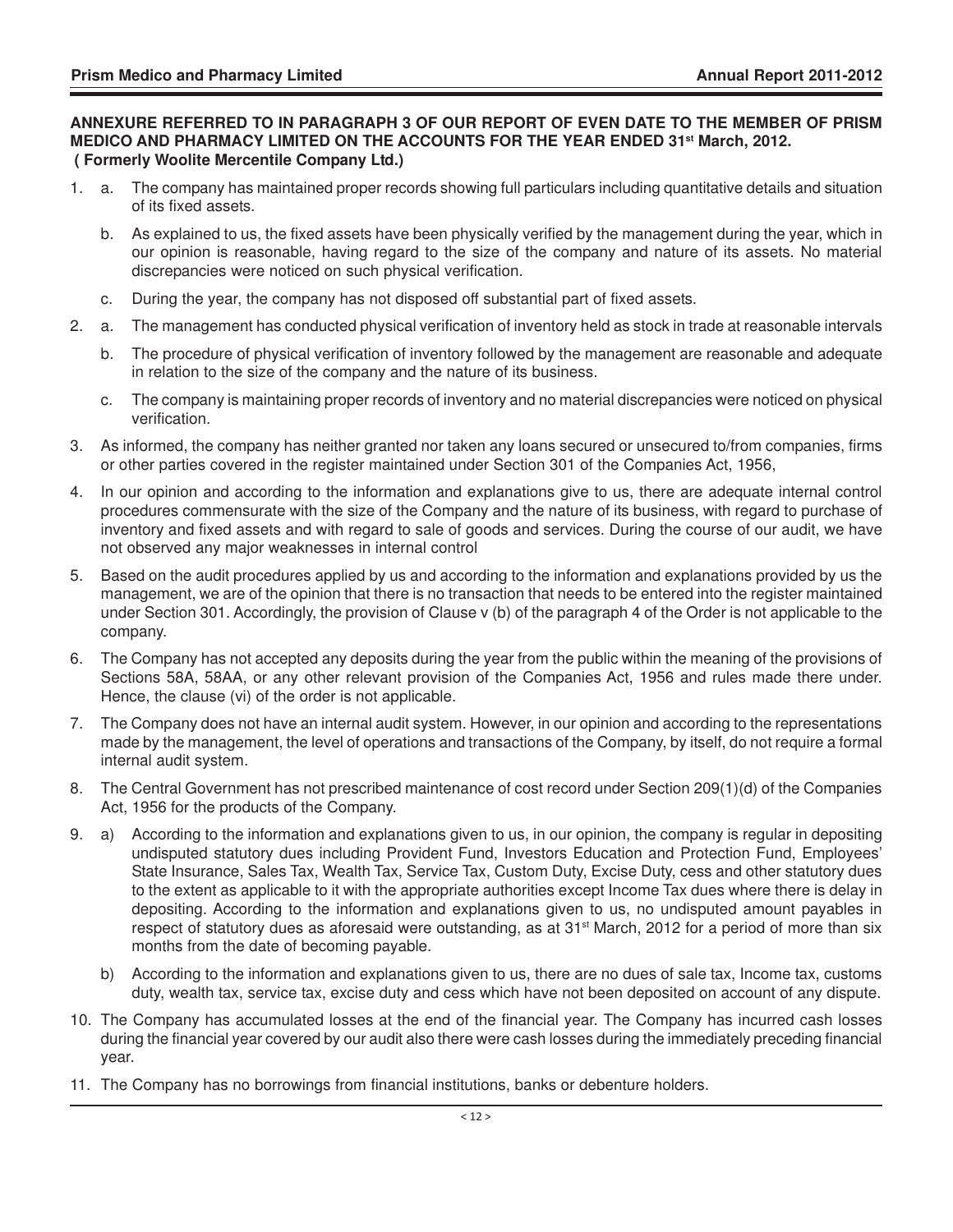- 12. According to the information and explanations given to us and based on the documents and records produced to us, the Company has not granted loans and advances on the basis of security by way of pledge of shares, debentures and other securities.
- 13. The Company is not a chit fund and nidhi / mutual benefit fund/society.
- 14. The company is not dealing in or trading in shares, securities, debentures and other investments. Therefore, the Provisions of clause (xiv) of paragraph 4 of the Order are not applicable.
- 15. According to the information and explanations given to us, the Company has not given any guarantee for loans taken by other from bank or financial institutions during the year.
- 16. The Company has not raised any term loans during the year covered by our audit.
- 17. According to the information and explanations given to us, and on an overall examination of the balance sheet of the company, we report that no funds raised on short-term basis have been used for long term investment.
- 18. The Company has not made any preferential allotment of shares during the year.
- 19. The Company has not issued any debentures during the year.
- 20. The Company has not raised any money by public issue during the year.
- 21. According to the information and explanations given to us, we report that no fraud on or by the company has been noticed or reported during the course of our audit.

**For R. Mahajan & Associates** Chartered Accountants FRN 011348N

**Place : Mumbai** Partner **Date : 28.05.2012** M.No. 085484

**(Ratnesh Mahajan)**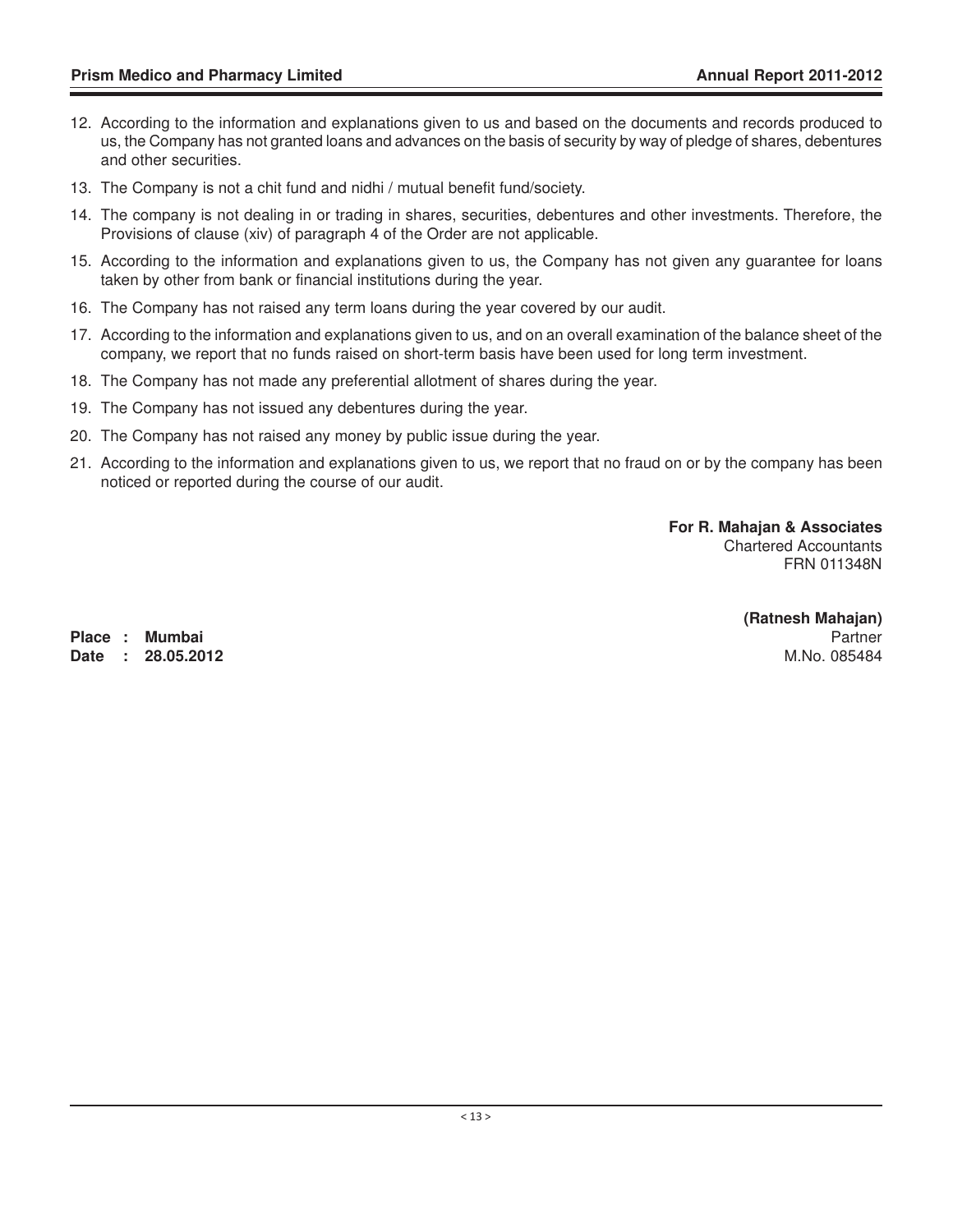|                                     |                                                                                                             |             |                                              | (Amount in ₹)                                |
|-------------------------------------|-------------------------------------------------------------------------------------------------------------|-------------|----------------------------------------------|----------------------------------------------|
| <b>PARTICULARS</b>                  |                                                                                                             | <b>NOTE</b> | <b>AS AT</b><br>31 <sup>ST</sup> MARCH, 2012 | <b>AS AT</b><br>31 <sup>ST</sup> MARCH, 2011 |
| <b>EQUITY AND LIABILITIES</b><br>L. |                                                                                                             |             |                                              |                                              |
| (1)                                 | <b>SHAREHOLDER'S FUND</b>                                                                                   |             |                                              |                                              |
|                                     | (a) SHARE CAPITAL                                                                                           | 1           | 19,920,000.00                                | 19,920,000.00                                |
|                                     | (b) RESERVES AND SURPLUS                                                                                    | 2           | (1,096,971.82)                               | (96, 594.86)                                 |
| (2)                                 | <b>CURRENT LIABILITIES</b>                                                                                  |             |                                              |                                              |
|                                     | (A) TRADE PAYABLES                                                                                          | 3           | 774,400.00                                   | 470,000.00                                   |
|                                     | (B) CURRENT LIABILITIES                                                                                     | 4           | 98,907.00                                    | 55,396.00                                    |
|                                     | <b>TOTAL</b>                                                                                                |             | 19,696,335.18                                | 20,348,801.14                                |
| <b>ASSETS</b><br>Ш.                 |                                                                                                             |             |                                              |                                              |
| (1)                                 | <b>NON CURRENT ASSETS</b>                                                                                   |             |                                              |                                              |
|                                     | (a) FIXED ASSETS                                                                                            |             |                                              |                                              |
| (i)                                 | <b>TANGIBLE ASSETS</b>                                                                                      | 5           | 319,135.00                                   | 403,871.00                                   |
| (2)                                 | <b>CURRENT ASSETS</b>                                                                                       |             |                                              |                                              |
|                                     | (A) TRADE RECIEVABLES                                                                                       | 6           | 809,200.00                                   | 485,000.00                                   |
| (B)                                 | CASH AND CASH EQUIVALENTS                                                                                   | 7           | 158,559.68                                   | 519,564.14                                   |
|                                     | (C) SHORT TERM LOANS AND ADVANCES                                                                           | 8           | 18,409,440.50                                | 18,940,366.00                                |
|                                     | <b>TOTAL</b>                                                                                                |             | 19,696,335.18                                | 20,348,801.14                                |
| <b>NOTES TO ACCOUNTS &amp;</b>      | SIGNIFICANT ACCOUNTING POLICIES<br>(the note nos 1 to 14 are integrated part of these financial statements) | 14          |                                              |                                              |

## **BALANCE SHEET AS AT 31ST MARCH, 2012**

| As per our report of even date attached                             |                                  |                                           |  |  |  |
|---------------------------------------------------------------------|----------------------------------|-------------------------------------------|--|--|--|
| For R. MAHAJAN & ASSOCIATES<br>CHARTERED ACCOUNTANTS<br>FRN 011348N |                                  | <b>FOR &amp; ON BEHALF OF THE BOARD</b>   |  |  |  |
| <b>[RATNESH MAHAJAN]</b><br>Partner<br>M.No.085484                  | (ANAND DUBEY)<br><b>Director</b> | (VIRENDRA N. LAL JAIN)<br><b>Director</b> |  |  |  |
| Place: Mumbai<br>Date: 28.05.2012                                   |                                  |                                           |  |  |  |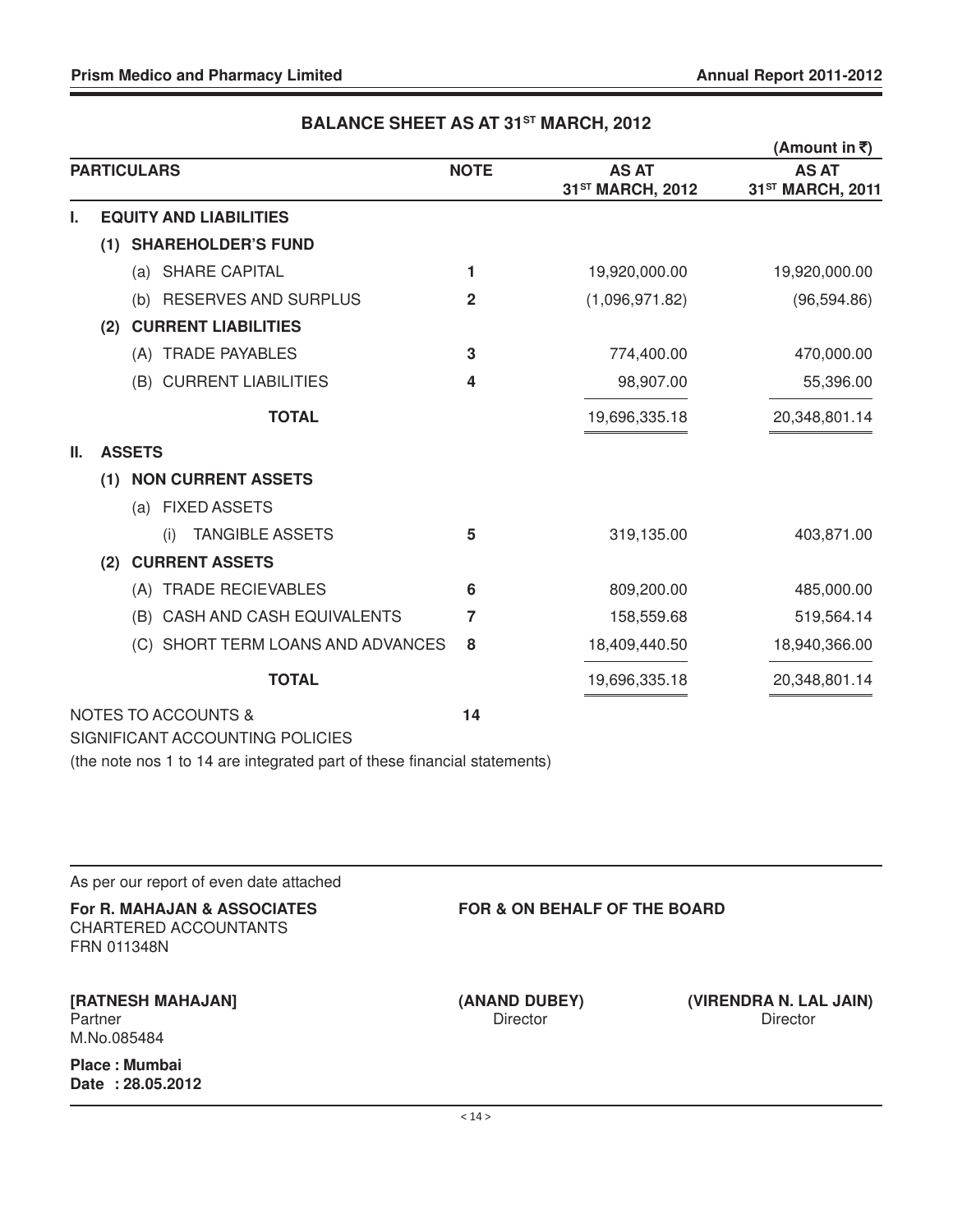**Date : 28.05.2012**

|                                                                            |                                  |                                                   | (Amount in $\bar{z}$ )                            |
|----------------------------------------------------------------------------|----------------------------------|---------------------------------------------------|---------------------------------------------------|
| <b>PARTICULARS</b>                                                         | <b>NOTE</b>                      | <b>YEAR ENDED</b><br>31 <sup>ST</sup> MARCH, 2012 | <b>YEAR ENDED</b><br>31 <sup>ST</sup> MARCH, 2011 |
| <b>Revenue From Operations</b>                                             | $\boldsymbol{9}$                 | 324,200.00                                        | 495,000.00                                        |
| Other Income                                                               | 10                               | 554,468.00                                        | 494,599.00                                        |
| <b>Total Revenue</b>                                                       |                                  | 878,668.00                                        | 989,599.00                                        |
| Expenses:                                                                  |                                  |                                                   |                                                   |
| Purchase Of Stock-in-trade                                                 |                                  | 304,400.00                                        | 470,000.00                                        |
| <b>Employee Benefit Expenses</b>                                           | 11                               | 362,286.00                                        | 336,930.00                                        |
| <b>Finance Costs</b>                                                       | 12                               | 327.60                                            | 1,215.00                                          |
| Depreciation                                                               |                                  | 84,736.00                                         | 115,681.00                                        |
| <b>Other Expenses</b>                                                      | 13                               | 1,127,295.36                                      | 1,017,430.07                                      |
| <b>Prior Period Expenses</b>                                               |                                  |                                                   | 53,510.00                                         |
| <b>Total Expenses</b>                                                      |                                  | 1,879,044.96                                      | 1,994,766.07                                      |
| Profit Before Tax                                                          |                                  | (1,000,376.96)                                    | (1,005,167.07)                                    |
| Tax Expense:                                                               |                                  |                                                   |                                                   |
| (1) Current Tax                                                            |                                  |                                                   |                                                   |
| Deferred Tax<br>(2)                                                        |                                  |                                                   | 224,651.00                                        |
| Profit/(loss) For The Period                                               |                                  | (1,000,376.96)                                    | (1,229,818.07)                                    |
| Earnings Per Equity Share                                                  |                                  |                                                   |                                                   |
| (1)<br>Equity                                                              |                                  | (0.50)                                            | (0.62)                                            |
| <b>Diluted</b><br>(2)                                                      |                                  | (0.50)                                            | (0.62)                                            |
| <b>NOTES TO ACCOUNTS &amp;</b>                                             | 14                               |                                                   |                                                   |
| SIGNIFICANT ACCOUNTING POLICIES                                            |                                  |                                                   |                                                   |
| (the note nos 1 to 14 are integrated part of these financial statements)   |                                  |                                                   |                                                   |
| As per our report of even date attached                                    |                                  |                                                   |                                                   |
| For R. MAHAJAN & ASSOCIATES<br><b>CHARTERED ACCOUNTANTS</b><br>FRN 011348N |                                  | <b>FOR &amp; ON BEHALF OF THE BOARD</b>           |                                                   |
| [RATNESH MAHAJAN]<br>Partner<br>M.No.085484                                | (ANAND DUBEY)<br><b>Director</b> |                                                   | (VIRENDRA N. LAL JAIN)<br>Director                |
| Place: Mumbai                                                              |                                  |                                                   |                                                   |

#### **STATEMENT OF PROFIT & LOSS FOR THE YEAR ENDED 31ST MARCH, 2012**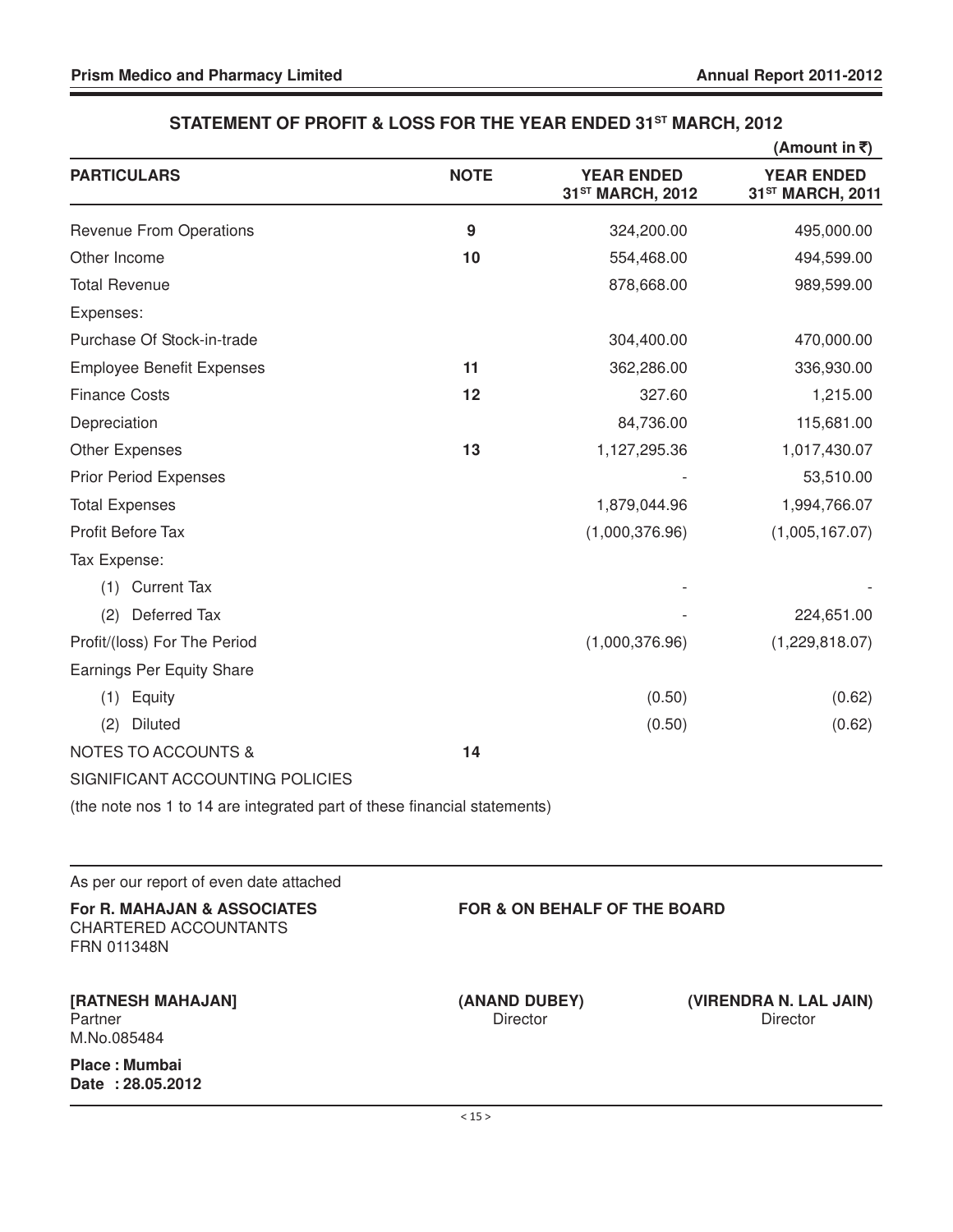|    |                                                                                                                           |                                         |                   |                                  |                   | (Amount in ₹)                                |
|----|---------------------------------------------------------------------------------------------------------------------------|-----------------------------------------|-------------------|----------------------------------|-------------------|----------------------------------------------|
|    |                                                                                                                           | <b>NOTE</b>                             |                   | <b>AS ON</b><br>31ST MARCH, 2012 |                   | <b>AS ON</b><br>31 <sup>ST</sup> MARCH, 2011 |
| А. | <b>CASH FLOW FROM OPERATING ACTIVITIES :</b>                                                                              |                                         |                   |                                  |                   |                                              |
|    | Net Profit/(Loss) before tax & extraordinary items<br>Adjusted for:                                                       |                                         |                   | (1,000,377)                      |                   | (1,005,167)                                  |
|    | Depreciation                                                                                                              |                                         |                   | 84,736                           |                   | 115,681                                      |
|    | Interest & Dividend Income                                                                                                |                                         |                   | (554, 468)                       |                   | (494, 599)                                   |
|    | OPERATING PROFIT BEFORE WORKING CAPITAL CHANGES<br>Adjusted for:                                                          |                                         |                   | (1,470,109)                      |                   | (1,384,085)                                  |
|    | Trade and other receivables<br>Inventories                                                                                |                                         |                   | 206,726                          |                   | 608,638                                      |
|    | <b>Trade Payables</b>                                                                                                     |                                         |                   | 347,911                          |                   | 486,523                                      |
|    | Cash generated from operations<br>Direct Taxes paid                                                                       |                                         |                   | (915, 472)                       |                   | (288, 924)                                   |
|    | Cash flow before extra ordinary items<br>Extra Ordinary items                                                             |                                         |                   | (915, 472)                       |                   | (288, 924)                                   |
| В. | Net cash from Operating activities (A)<br><b>CASH FLOW INVESTING ACTIVITIES</b>                                           |                                         |                   | (915, 472)                       |                   | (288, 924)                                   |
|    | <b>Purchase of Fixed Assets</b>                                                                                           |                                         |                   |                                  |                   |                                              |
|    | Sale of Fixed Assets                                                                                                      |                                         |                   |                                  |                   |                                              |
|    | Interest and Dividend Income                                                                                              |                                         |                   | 554,468                          |                   | 494,599                                      |
|    | Net Cash used in investing activities (B)                                                                                 |                                         |                   | 554,468                          |                   | 494,599                                      |
| C. | <b>CASH FLOW FROM FINANCING ACTIVITIES:</b>                                                                               |                                         |                   |                                  |                   |                                              |
|    | Loans taken/(repaid)<br>Net Cash used in Financing activities (C)<br>NET INCREASE/(DECREASE) IN CASH AND CASH EQUIVALENTS |                                         |                   |                                  |                   |                                              |
|    | $(A + B + C)$                                                                                                             |                                         |                   | (361,004)                        |                   | 205,675                                      |
|    | CASH AND CASH EQUIVALENTS AT BEGINNING OF THE YEAR                                                                        |                                         |                   |                                  |                   |                                              |
|    | Cash in Hand                                                                                                              |                                         | 79,267            |                                  | 150,621           |                                              |
|    | <b>Balance with Banks</b>                                                                                                 |                                         | 440,297           | 519,564                          | 163,268           | 313,889                                      |
|    | CASH AND CASH EQUIVALENTS AT THE END OF THE YEAR<br>Cash in Hand                                                          |                                         |                   |                                  |                   |                                              |
|    | <b>Balance with Banks</b>                                                                                                 |                                         | 53,232<br>105,328 | 158,560                          | 79,267<br>440,297 | 519,564                                      |
|    | As per our report of even date attached                                                                                   |                                         |                   |                                  |                   |                                              |
|    | For R. MAHAJAN & ASSOCIATES<br>CHARTERED ACCOUNTANTS<br>FRN 011348N                                                       | <b>FOR &amp; ON BEHALF OF THE BOARD</b> |                   |                                  |                   |                                              |
|    | [RATNESH MAHAJAN]<br>Partner<br>M.No.085484                                                                               | (ANAND DUBEY)<br><b>Director</b>        |                   |                                  | Director          | (VIRENDRA N. LAL JAIN)                       |
|    | <b>Place: Mumbai</b><br>Date: 28.05.2012                                                                                  |                                         |                   |                                  |                   |                                              |

### **CASH FLOW STATEMENT FOR THE YEAR ENDED 31ST MARCH, 2012**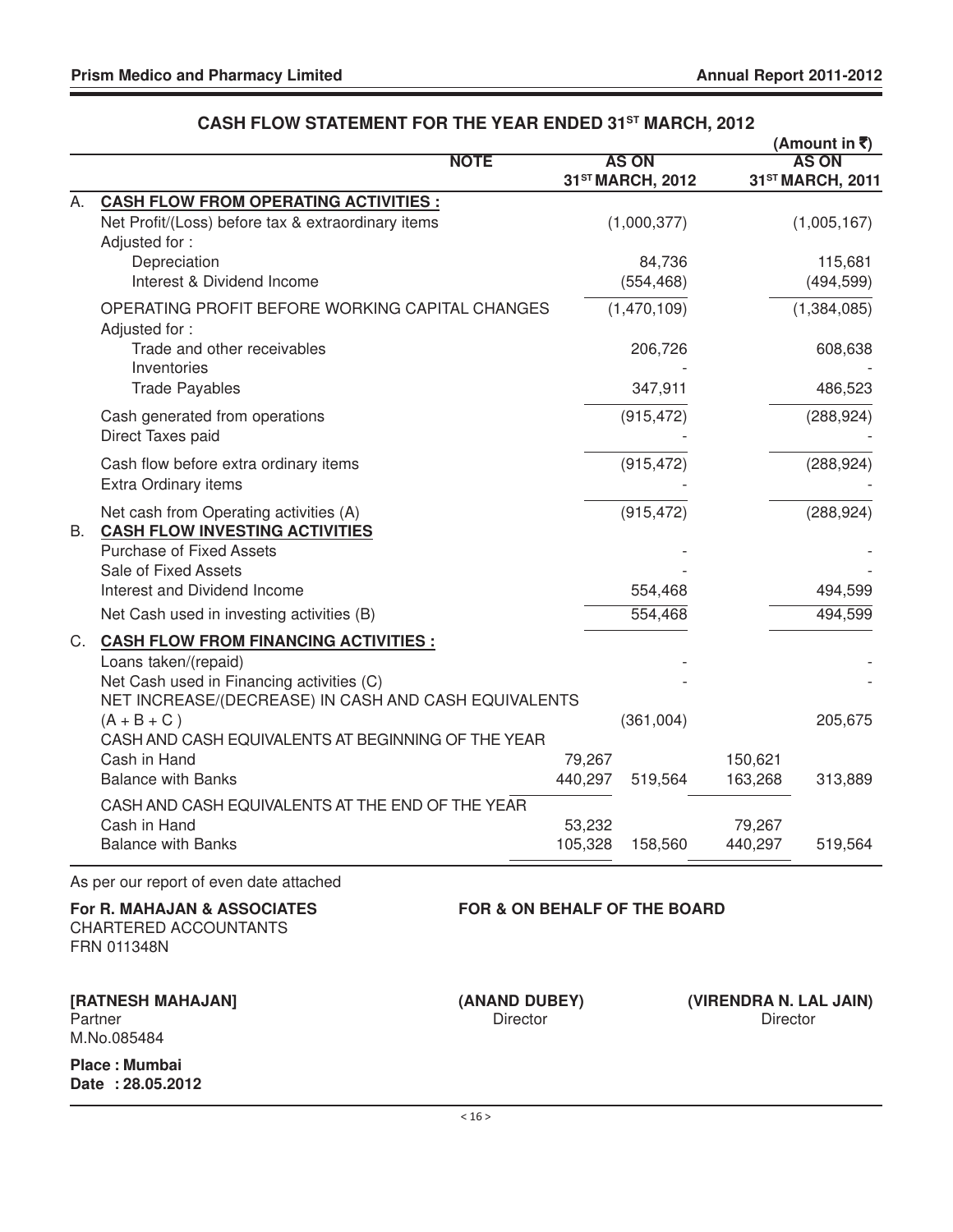| <b>NOTES TO ACCOUNTS</b>                                                                                         |                                              |                                              |  |  |
|------------------------------------------------------------------------------------------------------------------|----------------------------------------------|----------------------------------------------|--|--|
|                                                                                                                  |                                              | (Amount in ₹)                                |  |  |
| <b>PARTICULARS</b>                                                                                               | <b>AS AT</b><br>31 <sup>ST</sup> MARCH, 2012 | <b>AS AT</b><br>31 <sup>ST</sup> MARCH, 2011 |  |  |
| <b>NOTE-1</b>                                                                                                    |                                              |                                              |  |  |
| <b>SHARE CAPITAL</b>                                                                                             |                                              |                                              |  |  |
| <b>AUTHORISED SHARE CAPITAL</b>                                                                                  |                                              |                                              |  |  |
| 2000000 Equity Shares of Par Value ₹ 10/- each<br>(Pr. Yr 2000000 Equity Shares of Par Value ₹ 10/- each)        | 20,000,000.00                                | 20,000,000.00                                |  |  |
| <b>ISSUED SUBSCRIBED AND PAID UP</b>                                                                             |                                              |                                              |  |  |
| 1992000 Equity Shares of ₹10/- each fully paid up<br>(Pr. Yr 1992000 Equity Shares of ₹ 10/- each fully paid up) | 19,920,000.00                                | 19,920,000.00                                |  |  |
|                                                                                                                  | 19,920,000.00                                | 19,920,000.00                                |  |  |
| <b>SHARE RECONCILIATION STATEMENT</b><br><b>PARTICULARS</b>                                                      | <b>AS AT</b><br>31.03.2012<br><b>EQUITY</b>  | <b>AS AT</b><br>31.03.2011<br><b>EQUITY</b>  |  |  |
| Shares outstanding at the beginning of the year                                                                  | 1,992,000                                    | 1,992,000                                    |  |  |
| Shares Issued during the year                                                                                    |                                              |                                              |  |  |
| Shares bought back during the year                                                                               |                                              |                                              |  |  |
| Shares outstanding at the end of the year                                                                        | 1,992,000                                    | 1,992,000                                    |  |  |

#### **DETAILS OF SHAREHOLDERS HOLDING MORE THAN 5% OF PAID UP EQUITY SHARE CAPITAL**

| <b>SHAREHOLDER</b>        |           | AS AT 31.03.2012 AS AT 31.03.2011<br>NO.OF SHARES NO.OF SHARES | AS AT 31.03.2012 AS AT 31.03.2011<br><b>PERCENTAGE</b> | <b>PERCENTAGE</b> |
|---------------------------|-----------|----------------------------------------------------------------|--------------------------------------------------------|-------------------|
| SEEMA ALOK PATHAK         | 1.071.762 | 980.000                                                        | 53.80%                                                 | 49.20%            |
| UMESH PURUSHOTTAM CHAMDIA | 268.970   | 268.970                                                        | 13.50%                                                 | 13.50%            |

|                                                                                       | Year (Aggregate No. of Shares) |                          |                          |                          |                          |  |
|---------------------------------------------------------------------------------------|--------------------------------|--------------------------|--------------------------|--------------------------|--------------------------|--|
| <b>Particulars</b>                                                                    | 2011-12                        | 2010-11                  | 2009-10                  | 2008-09                  | 2007-08                  |  |
| <b>Equity Shares:</b>                                                                 |                                |                          |                          |                          |                          |  |
| Fully paid up pursuant to<br>contract(s) without<br>payment being received<br>in cash | $\overline{\phantom{a}}$       |                          | $\overline{\phantom{a}}$ | $\overline{\phantom{a}}$ |                          |  |
| Fully paid up by way<br>of bonus shares                                               | $\overline{\phantom{a}}$       | $\overline{\phantom{0}}$ | $\overline{\phantom{a}}$ | $\overline{\phantom{a}}$ | $\overline{\phantom{a}}$ |  |
| Shares bought back                                                                    | $\overline{\phantom{0}}$       |                          | $\overline{\phantom{a}}$ | $\overline{\phantom{a}}$ |                          |  |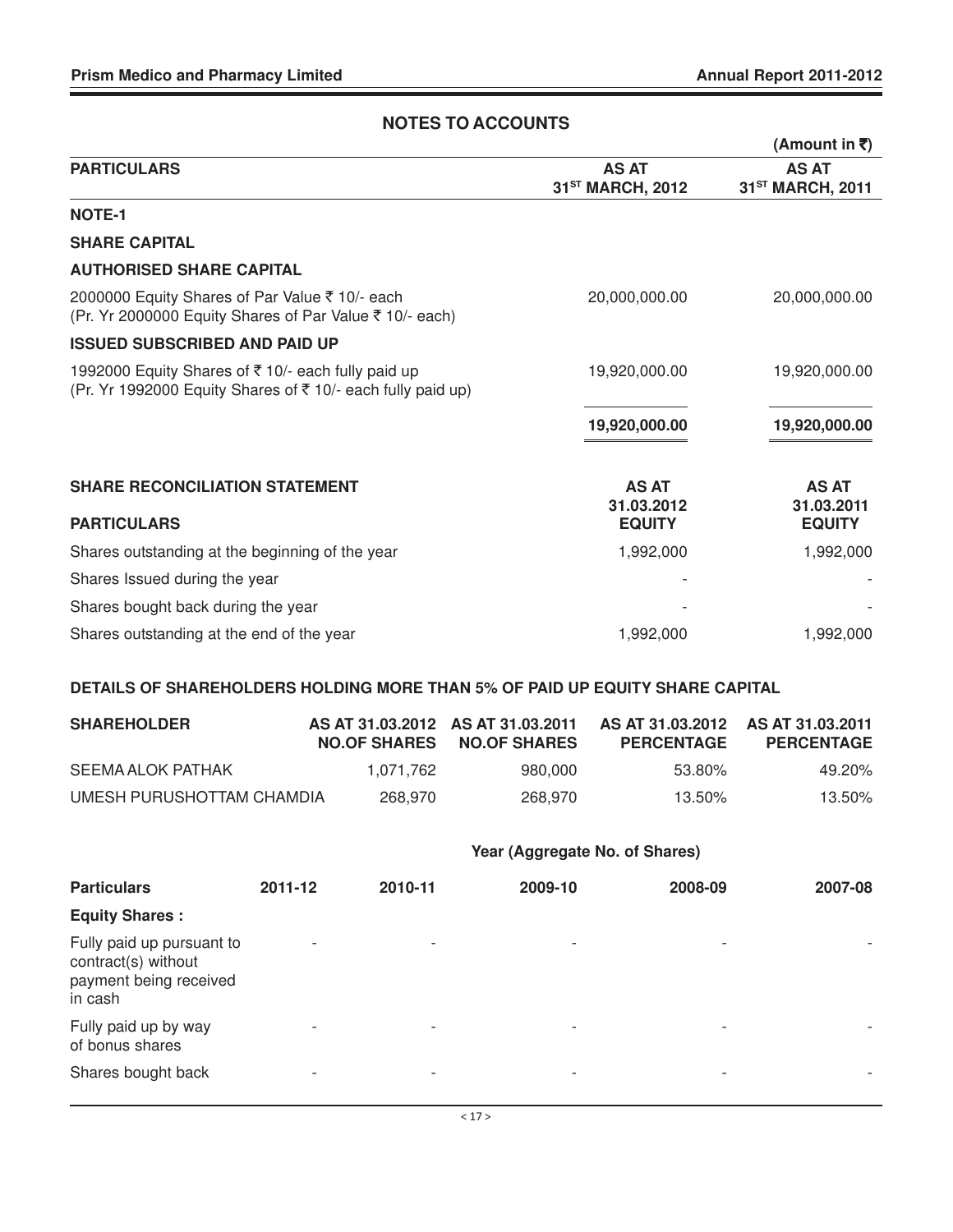#### **NOTES TO ACCOUNTS (Amount in** `**) PARTICULARS** AS AT AS AT AS AT AS AT AS AT AS AT AS AT AS AT AS AT AS AT  $31<sup>ST</sup> MARCH, 2012$ **NOTE-2 RESERVE & SURPLUS Profit & Loss account:** Opening Balance 1,133,223.21 (96,594.86) 1,133,223.21 Add : Profit/(Loss) of Current Year (1,000,376.96) (1,229,818.07) Closing Balance (1,096,971.82) (96,594.86) **NOTE-3 TRADE PAYABLES** Trade Payable 774,400.00 470,000.00 774,400.00 470,000.00 **NOTE-4 OTHER CURRENT LIABILITIES** Other Liabilities 98,907.00 55,396.00 **98,907.00 55,396.00**

#### NOTE- 5 FIXED ASSETS- TANGIBLE

|                          | <b>GROSS BLOCK</b> |                          |                          | <b>DEPRECIATION</b> |            |             | <b>NET BLOCK</b>       |                      |             |
|--------------------------|--------------------|--------------------------|--------------------------|---------------------|------------|-------------|------------------------|----------------------|-------------|
| <b>ASSETS</b>            | <b>COST AS</b>     | ADDI-                    | SALE/                    | <b>COST AS</b>      | AS ON      | FOR THE     | AS ON I                | W.D.V.AS             | W.D.V.AS    |
|                          | ON 31.03.11        | <b>TION</b>              | <b>TRANSF.</b>           | ON 31.03.12         | 31.03.11   | <b>YEAR</b> |                        | 31.03.12 ON 31.03.12 | ON 31.03.11 |
| <b>COMPUTER</b>          | 156,153.00         | -                        | $\overline{\phantom{a}}$ | 156,153.00          | 82,688.00  | 29,386.00   | 112.074.00             | 44,079.00            | 73,465.00   |
| ELEC. INSTALLATION       | 87.627.00          |                          | $\overline{\phantom{a}}$ | 87,627.00           | 17.565.00  | 9.746.00    | 27.311.00              | 60,316.00            | 70,062.00   |
| <b>FUR &amp; FIXTURE</b> | 300,011.00         |                          | $\overline{\phantom{a}}$ | 300.011.00          | 75.887.00  | 40.566.00   | 116.453.00             | 183.558.00           | 224,124.00  |
| OFFICE EQUIP.            | 28,000.00          | -                        |                          | 28.000.00           | 5.714.00   | 3.100.00    | 8.814.00               | 19.186.00            | 22,286.00   |
| <b>PRINTER</b>           | 17.500.00          | $\overline{\phantom{a}}$ | $\overline{\phantom{a}}$ | 17,500.00           | 3,566.00   | 1,938.00    | 5,504.00               | 11,996.00            | 13,934.00   |
| <b>TOTAL</b>             | 589.291.00         | $\overline{\phantom{a}}$ | $\overline{\phantom{a}}$ | 589.291.00          | 185.420.00 |             | 84,736.00   270,156.00 | 319.135.00           | 403,871.00  |
| PREVIOUS YEAR            | 589.291.00         |                          |                          | 589.291.00          | 69,739.00  | 115,681.00  | 185.420.00             | 403.871.00           | 519,552.00  |

#### **NOTE-6**

#### **TRADE RECIEVABLES**

|                                                                                            | 18,409,440.50 | 18,940,366.00 |
|--------------------------------------------------------------------------------------------|---------------|---------------|
| Income Tax refund                                                                          | 234.705.00    | 241,483.00    |
| Deposits                                                                                   | 303,030.00    | 303,030.00    |
| <b>Prepaid Expenses</b>                                                                    | 10,331.50     | 29,045.00     |
| Loans                                                                                      | 17,861,374.00 | 18,366,808.00 |
| <b>SHORT TERM LOANS &amp; ADVANCES</b>                                                     |               |               |
| NOTE-8                                                                                     |               |               |
|                                                                                            | 158,559.68    | 519,564.14    |
| <b>Balance with Banks</b>                                                                  | 105,328.18    | 440,296.64    |
| Cash in Hand                                                                               | 53,231.50     | 79,267.50     |
| <b>CASH &amp; CASH EQUIVALENTS</b>                                                         |               |               |
| <b>NOTE-7</b>                                                                              |               |               |
|                                                                                            | 809,200.00    | 485,000.00    |
| Debts outstanding for a period exceeding Six months<br>(From the date they become payable) | 809,200.00    | 485,000.00    |
| (Unsecured considered good by the management)                                              |               |               |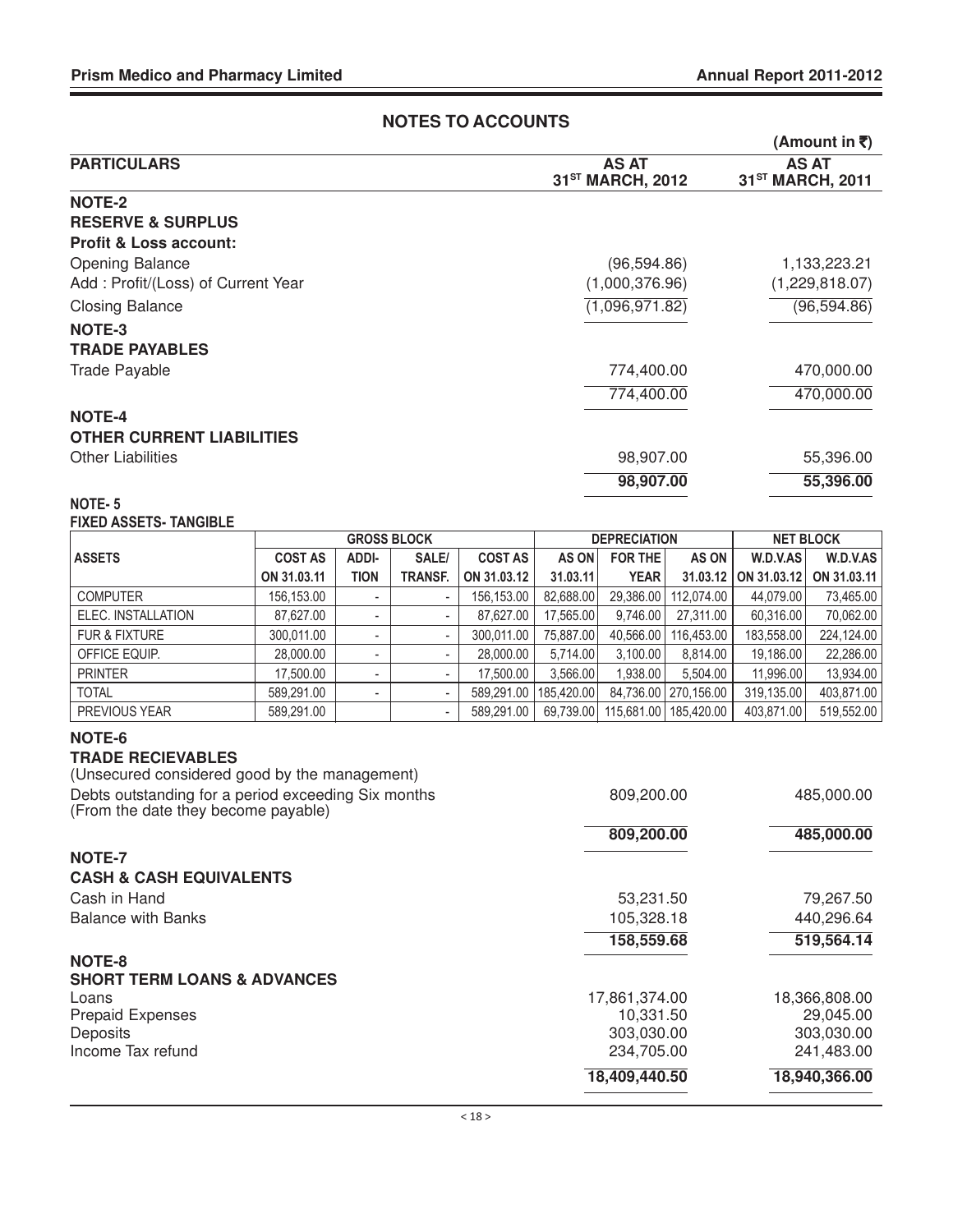|                                  |                                                   | (Amount in ₹)                                     |
|----------------------------------|---------------------------------------------------|---------------------------------------------------|
| <b>PARTICULARS</b>               | <b>YEAR ENDED</b><br>31 <sup>ST</sup> MARCH, 2012 | <b>YEAR ENDED</b><br>31 <sup>ST</sup> MARCH, 2011 |
| NOTE-9                           |                                                   |                                                   |
| <b>REVENUE FROM OPERATIONS</b>   |                                                   |                                                   |
| Sales (Medical Equipments)       | 324,200.00                                        | 495,000.00                                        |
|                                  | 324,200.00                                        | 495,000.00                                        |
| <b>NOTE-10</b>                   |                                                   |                                                   |
| <b>OTHER INCOMES</b>             |                                                   |                                                   |
|                                  |                                                   |                                                   |
| Interest                         | 554,468.00                                        | 494,599.00                                        |
|                                  | 554,468.00                                        | 494,599.00                                        |
| <b>NOTE-11</b>                   |                                                   |                                                   |
| <b>EMPLOYEE BENEFIT EXPENSES</b> |                                                   |                                                   |
| Salary & Bonus                   | 355,859.00                                        | 319,750.00                                        |
| <b>Staff Welfare</b>             | 6,427.00                                          | 17,180.00                                         |
|                                  | 362,286.00                                        | 336,930.00                                        |
|                                  |                                                   |                                                   |
| <b>NOTE-12</b>                   |                                                   |                                                   |
| <b>FINANCE COSTS</b>             |                                                   |                                                   |
| <b>Bank Charges</b>              | 327.60                                            | 1,215.00                                          |
|                                  | 327.60                                            | 1,215.00                                          |
| <b>NOTE-13</b>                   |                                                   |                                                   |
| <b>OTHER EXPENSES</b>            |                                                   |                                                   |
| <b>Publishing Expenses</b>       | 58,877.86                                         | 143,161.48                                        |
| Auditor's Remuneration           | 29,775.00                                         | 28,678.00                                         |
| Postage, Telegram Expenses       | 22,798.00                                         | 7,593.00                                          |
| <b>Electricity Expenses</b>      | 40,724.00                                         | 43,885.00                                         |
| Internet charges                 | 13,641.00                                         | 13,374.59                                         |
| <b>Conveyance Charges</b>        | 11,646.00                                         | 9,830.00                                          |
| <b>Custodian Charges</b>         | 12,684.50                                         | 13,236.00                                         |
| <b>Processing Charges</b>        | 29,338.00                                         | 11,030.00                                         |
| <b>Printing &amp; Stationery</b> | 36,215.00                                         | 24,887.00                                         |
| <b>Computer Expenses</b>         | 26,398.00                                         | 24,999.00                                         |
| Legal & Professional charges     | 139,090.00                                        | 157,290.00                                        |
| Listing expenses                 | 44,120.00                                         | 11,030.00                                         |
| <b>ROC Expenses</b>              | 32,320.00                                         | 1,500.00                                          |
| <b>Office Expenses</b>           | 43,081.00                                         | 30,286.00                                         |
| Telephone Expenses               | 31,444.00                                         | 31,991.00                                         |
| <b>Office Rent</b>               | 551,500.00                                        | 463,260.00                                        |
| Miscellaneous Expenses           | 3,643.00                                          | 1,399.00                                          |
|                                  | 1,127,295.36                                      | 1,017,430.07                                      |

### **NOTES TO ACCOUNTS**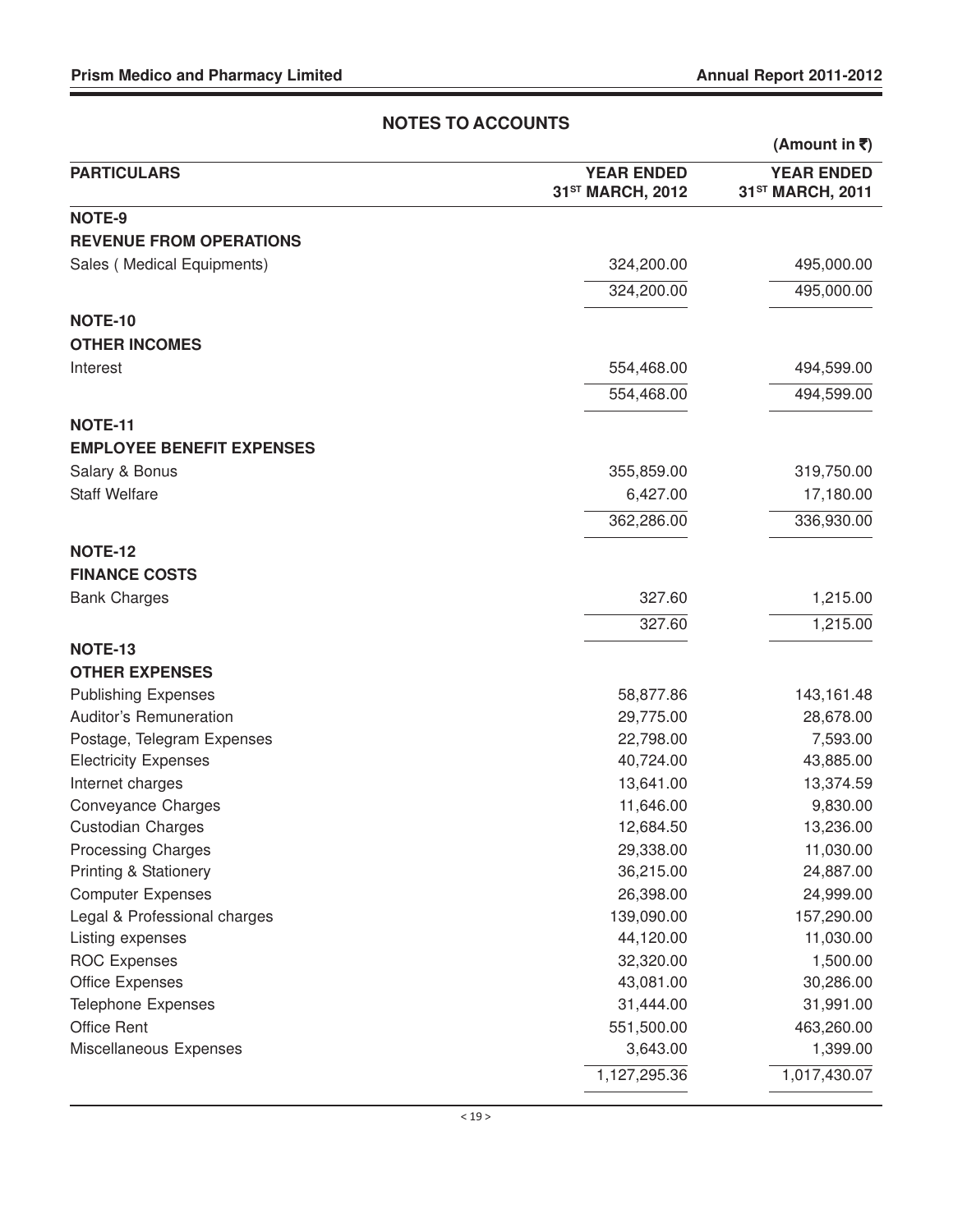#### **14.1:- SIGNIFICANT ACCOUNTING POLICIES AND NOTES TO ACCOUNTS**

#### **1. SIGNIFICANT ACCOUNTING POLICIES**

#### **a) System of Accounting :**

- **i)** The books of accounts are maintained on mercantile basis except where otherwise stated.
- **ii)** The financial statements are prepared under the historical cost convention in accordance with the applicable Accounting Standards issued by The Institute of Chartered Accountants of India and as per the relevant representational requirements of the Companies Act, 1956.
- **iii)** Accounting policies not specifically referred to are consistent with generally accepted accounting practices, except where otherwise stated.

#### **b) Revenue Recognition:**

- **i)** Revenue is recognized to the extent that it is probable that the economic benefits will flow to the Company and the revenue can reliably measured.
- **ii)** Interest income is recognized on time proportion basis.
- **iii)** Dividend income is recognized when right to receive is established.
- **iv)** Profit / Loss on sale of investments is accounted on the trade dates.

#### **c) Valuation of Investment:**

Investments are classified into non current and current investments. Non Current investments are stated at cost and provision wherever required, made to recognize any decline, other than temporary, in the value of such investments. Current investments are carried at lower of cost and fair value and provision wherever required, made to recognize any decline in carrying value.

#### **d) Valuation of Fixed Assets:**

Fixed Assets are stated in books at historical cost inclusive of all incidental expenses. Cost comprises the purchase price and any attributable cost of bringing the assets to working condition for its intended use.

#### **e) Depreciation:**

Depreciation on assets has been charged on written down value method at the rates specified in schedule XIV of the companies act, 1956.

#### **f) Retirement Benefits:**

- **i)** Leave encashment benefits are charged to Profit & Loss Account in each year on the basis of actual payment made to employee. There are no rules for carried forward leave.
- **ii)** No provision has been made for the retirement benefits payable to the employees since no employee has yet put in the qualifying period of service & the liability for the same will be provided when it becomes due.

#### **g) Inventories:**

Inventories are valued at cost (using FIFO method) or net releasable value, whichever is lower.

#### **h) Impairment of Assets:**

The carrying amounts of assets are reviewed at the balance sheet date to determine whether there are any indications of impairment. If the carrying amount of the fixed assets exceeds the recoverable amount at the reporting, the carrying amount is reduced to the recoverable amount. The recoverable amount is the greater of the assets net selling price and value in use, the value in use determined by the present value estimated future cash flows. Here carrying amounts of fixed assets are equal to recoverable amounts.

#### **i) Earning Per Share:**

- **i)** Earning per share is calculated by dividing the net profit or loss for the period attributable to equity share holders by the weighted average number of equity shares outstanding during the period.
- **ii)** For the purpose of calculating diluted earning per share, the net profit or loss for the period attributable to equity shareholders and the weighted average number of shares outstanding during the period are adjusted for the effects of all diluted potential equity shares.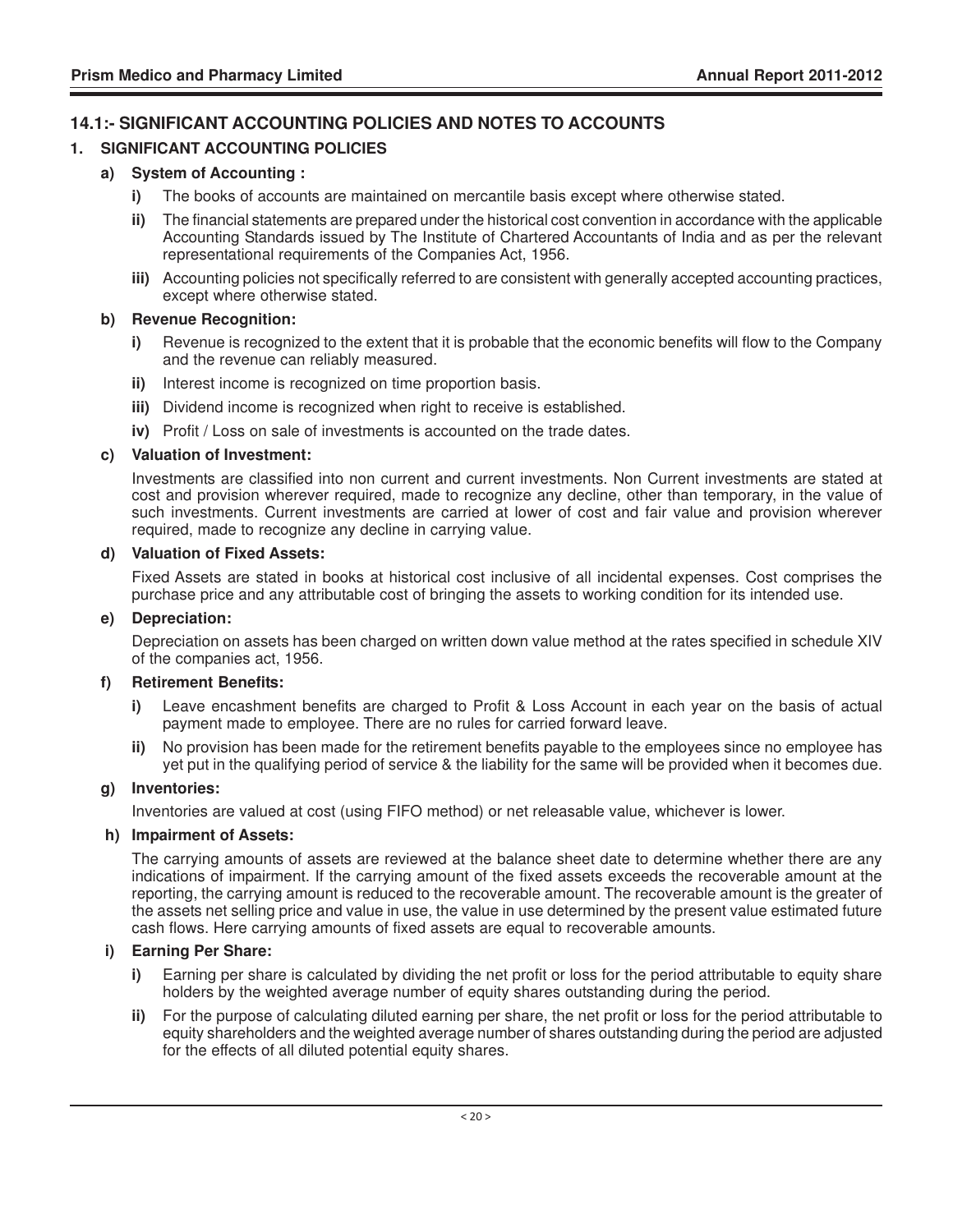#### **j) Provisions, Contingent Liabilities And Contingent Assets:**

Provisions are recognised when there is a present obligation as a result of past events and when a reliable estimate of the amount of the obligation can be made. Contingent liability is disclosed for:

- **i)** Possible obligations which will be confirmed by future events not wholly within the control of the company, or
- **ii)** Present obligation arising from past events where it is not probable that an outflow of resources will be required to settle the obligation or a reliable estimate of the amount of the obligation can not be made. Contingent assets are not recognized in the financial statements since this may result in the recognition of income that may never be realized.

#### **k) Accounting for Taxes on Income:**

- **i)** Current tax is determined as the amount of tax payable in respect of taxable income for the year.
- **ii)** Deferred Tax is recognized subject to the consideration of prudence on timing difference, being the difference between taxable income and accounting income that originate in one period and are capable of reversal in one or more subsequent periods and measured using relevant enacted tax rates.

#### **14.2 :- NOTES TO ACCOUNTS**

#### 1. **A) Contingent Liabilities:**

|     |      | Claims against the company not acknowledged as debts                                                  | <b>NIL</b> | Previous Year<br>Nil |
|-----|------|-------------------------------------------------------------------------------------------------------|------------|----------------------|
|     | ii)  | Guarantees to Banks and Financial institutions against credit<br>facilities extended to third parties | <b>NIL</b> | Previous Year<br>Nil |
|     |      | iii) Other money for which the company is contingently liable                                         | <b>NIL</b> | Previous Year<br>Nil |
| B). |      | <b>Commitments:</b>                                                                                   |            |                      |
|     |      | Uncalled liability on partly paid up shares-                                                          | <b>NIL</b> | Previous Year (Nil)  |
|     | ii)  | Estimated amount of contracts remaining to be executed<br>on capital accounts-                        | <b>NIL</b> | Previous Year (Nil)  |
|     | iii) | <b>Other Commitments</b>                                                                              | NIL        | Previous Year<br>Nil |

- 2. In the opinion of Board of Directors & best of their knowledge & belief the provisions of all known liabilities are adequate.
- 3. In the opinion of Board of directors, Current Assets, Loans and Advances have a value on realization in the ordinary course of business at least equal to the amount at which they are stated.
- 4. None of the employees was in receipt of annual remuneration as prescribed under the provision of Section 217(2A) of the Companies Act, 1956.

|    | 5. CIF value of Imports:                                                                            | <b>NIL</b> | Previous Year (Nil) |  |  |
|----|-----------------------------------------------------------------------------------------------------|------------|---------------------|--|--|
|    | 6. Earning & Expenditure in Foreign Currency:                                                       | <b>NIL</b> | Previous Year (Nil) |  |  |
|    | 7. The activities of the company do not involve conservation of energy or absorption of technology. |            |                     |  |  |
|    |                                                                                                     | 2011-12    | 2010-11             |  |  |
| 8. | Payments to Auditor's :                                                                             |            |                     |  |  |
|    | <b>Statutory Audit Fees:</b>                                                                        | ₹ 29775/-  | ₹ 28678/-           |  |  |
| 9. | Director's remuneration:                                                                            | NIL        | <b>NIL</b>          |  |  |

- 10. Amount due to / from the parties are subject to confirmation.
- 11. Applying the principles of Accounting Standard 22 net Deferred Tax assets has emerged. However in the absence of reasonable certainty and convincing evidence of the future taxable income, the same has not been recognized in the accounts.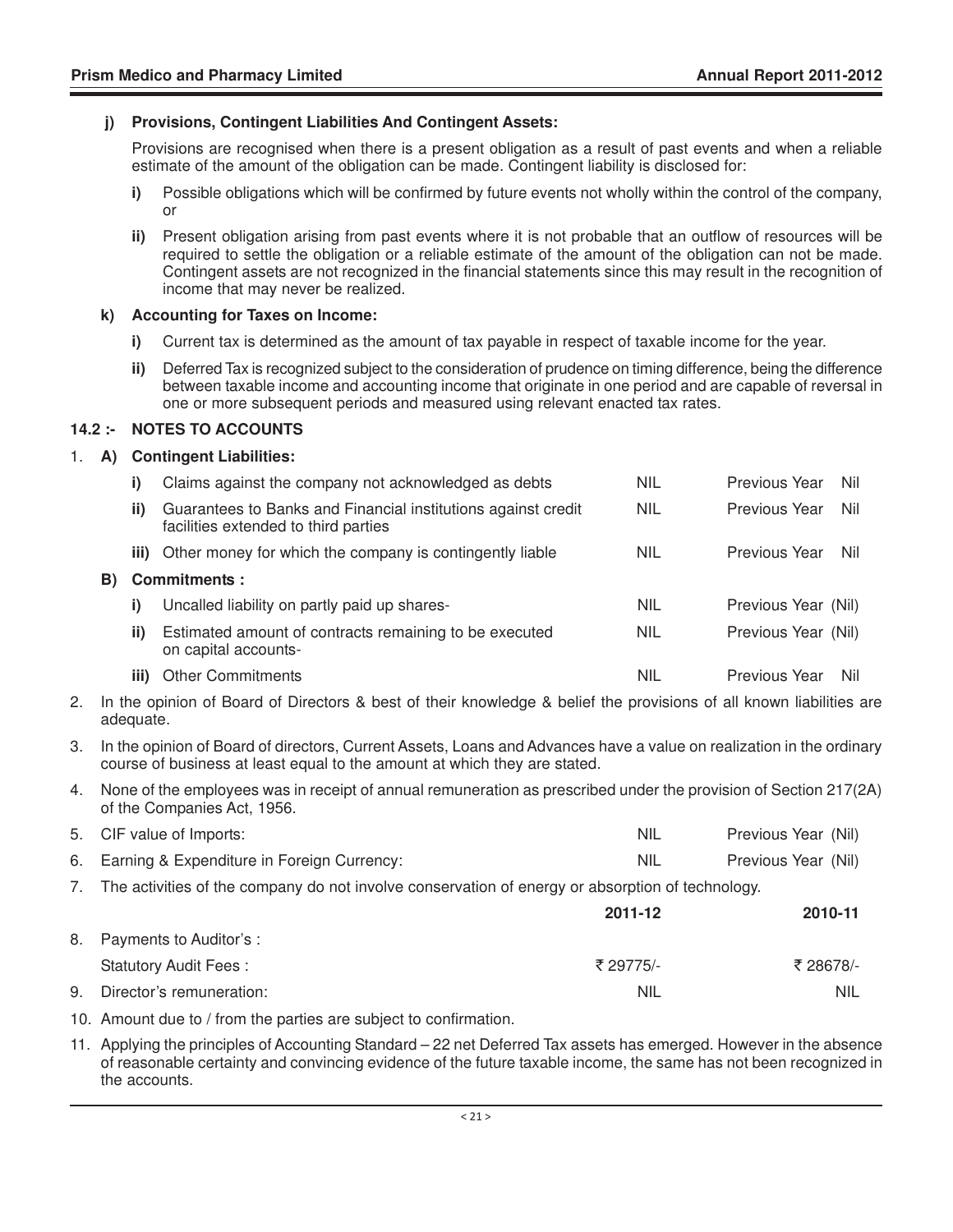12. AS per Accounting Standard (AS-20) on Earning per share (EPS) issued by the ICAI, the particulars of EPS for the equity shareholders are as below:

| Sr. No. | <b>Particulars</b>                                                      | <b>Current year 2012</b> | <b>Previous Year 2011</b> |
|---------|-------------------------------------------------------------------------|--------------------------|---------------------------|
|         | Net Profit (loss) as per P/L A/c $(\bar{\zeta})$                        | (1000376.96)             | (1229818.07)              |
| 2       | Average No. of equity shares used as denominator<br>for calculating EPS | 1992000                  | 1992000                   |
| 3       | EPS (Basic & Diluted) $(5)$                                             | (0.50)                   | (0.62)                    |
| 4       | Face value of each equity share $(\bar{\zeta})$                         | 10                       | 10                        |

#### 13. **Related Party Disclosure:**

As per Accounting Standard-18 issued by the Institute of Chartered Accountants of India, the Company's related parties and transactions are disclosed below:

- (A) Name of related parties and description of relationship:
	- (1) Key Management Personal: a) Mr. Anil Dubey
		- b) Mr. Virendra N. Lal Jain
- (B) Transaction entered during the year with related party. NIL
- 14. As per information available with the company, no amount is due to any Undertaking/ Enterprise covered under the Micro, Small and Medium Enterprise Development Act, 2006.
- 15. The company does not have more than one segment in line with the accounting standards (AS-17) Segment Reporting issued by the institute of Chartered Accountant of the India.
- 16. Quantitative Information regarding Opening Stock, Purchase, Sale and Closing Stock of Medical Equipments **(Amount in** `**)**

|                      |       | As on 31 <sup>st</sup> March, 2012 |      | As on 31 <sup>st</sup> March, 2011 |
|----------------------|-------|------------------------------------|------|------------------------------------|
|                      | No.   | <b>Value</b>                       | No.  | Value                              |
| Opening Stock        | Nil   | Nil                                | Nil  | Nil                                |
| Purchase             | 1 Pic | 304400                             | 1Pcs | 470000                             |
| Sales                | 1 Pic | 324200                             | 1Pcs | 495000                             |
| <b>Closing Stock</b> | Nil   | Nil                                | Nil  | Nil                                |

17. The figures of the previous years have been regrouped and rearranged wherever it is considered necessary.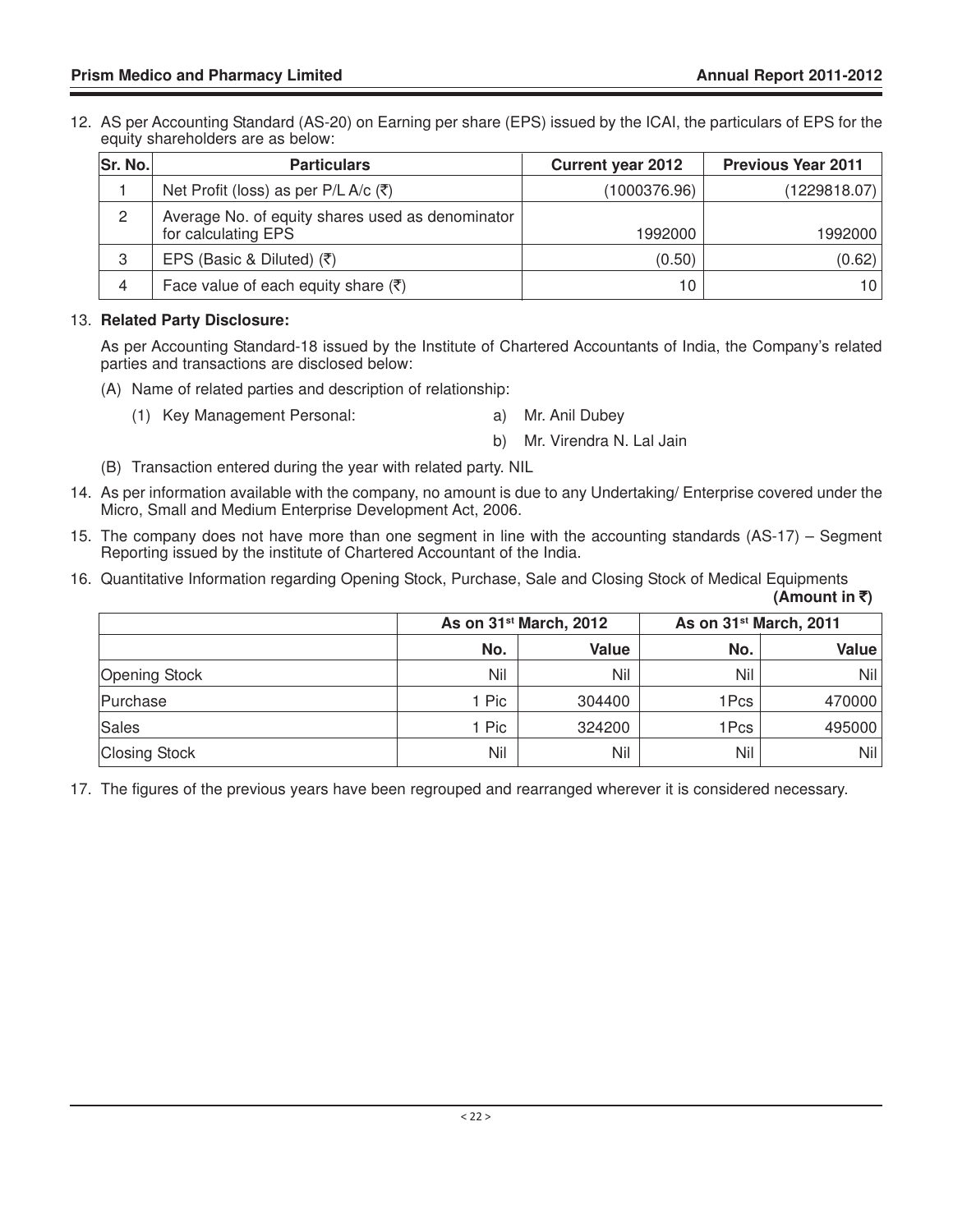# **PRISM MEDICO AND PHARMACY LIMITED**

(Formerly known as Woolite Mercantile Company Limited)

Regd. Off: E-18, 6<sup>th</sup> Floor, Everest Building, Tardeo, Mumbai-400034

#### **PROXY FORM**

**Annual General Meeting - 20th September, 2012**

Registered Folio No: …………………………....... Client ID:………………...................... No. of Shares: …………………………................. D.P. ID: ………………........................

| behalf at the ANNUAL GENERAL MEETING of the Company to be held on Thursday, the 20 <sup>th</sup> Day of September, 2012 |  |
|-------------------------------------------------------------------------------------------------------------------------|--|
| at 10.30 a.m. at E-18, 6 <sup>th</sup> Floor, Everest Building, Tardeo, Mumbai-400034 and at any adjournment thereof.   |  |

Place: ………………..

Date: ………………...

Signature of Member

**Note:** This proxy form must be deposited at the Registered Office of the Company at E-18, 6<sup>th</sup> Floor, Everest Building,Tardeo, Mumbai-400034, not less than 48 hours before the time of the meeting.

# **PRISM MEDICO AND PHARMACY LIMITED**

(Formerly known as Woolite Mercantile Company Limited)

Regd. Off: E-18, 6<sup>th</sup> Floor, Everest Building, Tardeo, Mumbai-400034

#### **ATTENDANCE SLIP**

**Annual General Meeting - 20th September, 2012**

Registered Folio No: …………………………....... Client ID:………………...................... No. of Shares: …………………………................. D.P. ID: ………………........................ I, ………………………….............................................................................................................. (Name in Block Letters)

hereby recordy presence at the Annual General Meeting of the Company to be held on Thursday, the 20<sup>th</sup> Day of September, 2012 at 10.30 a.m. at E-18, 6<sup>th</sup> Floor, Everest Building, Tardeo, Mumbai-400034.

Member's/Proxy's Signature

**Note:** Please fill in this attendance slip and hand it over at the entrance of the meeting hall.